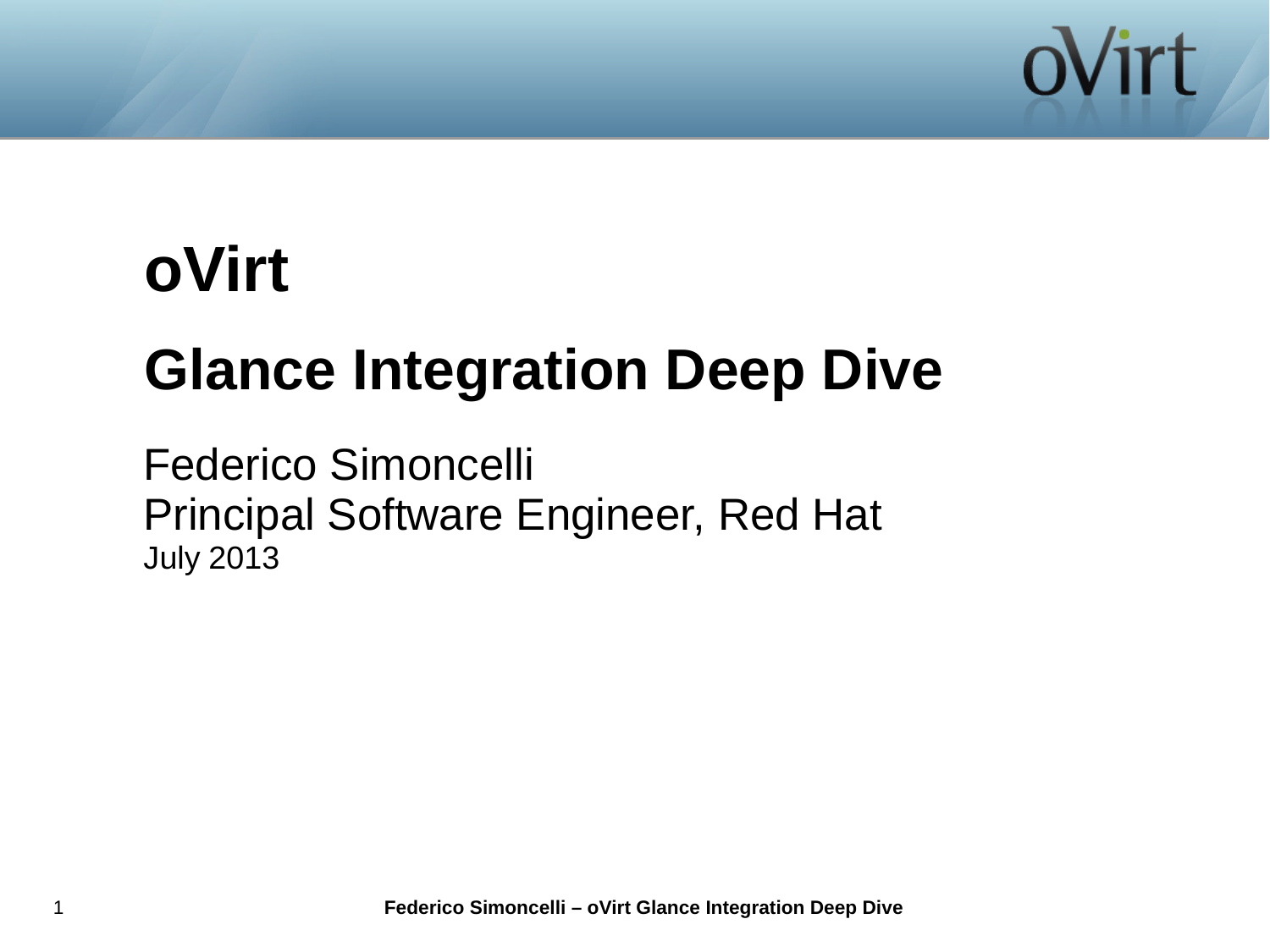## **Agenda**

- OpenStack Overview
- OpenStack Glance Service
- Interesting Use Cases for oVirt
- Glance as oVirt External Provider
- Interfacing with Glance (Java SDK)
- Glance Images Discovery
- Importing and Exporting Glance Images
- VDSM Sharing Image Support
- Current Constraints and Limitations
- Roadmap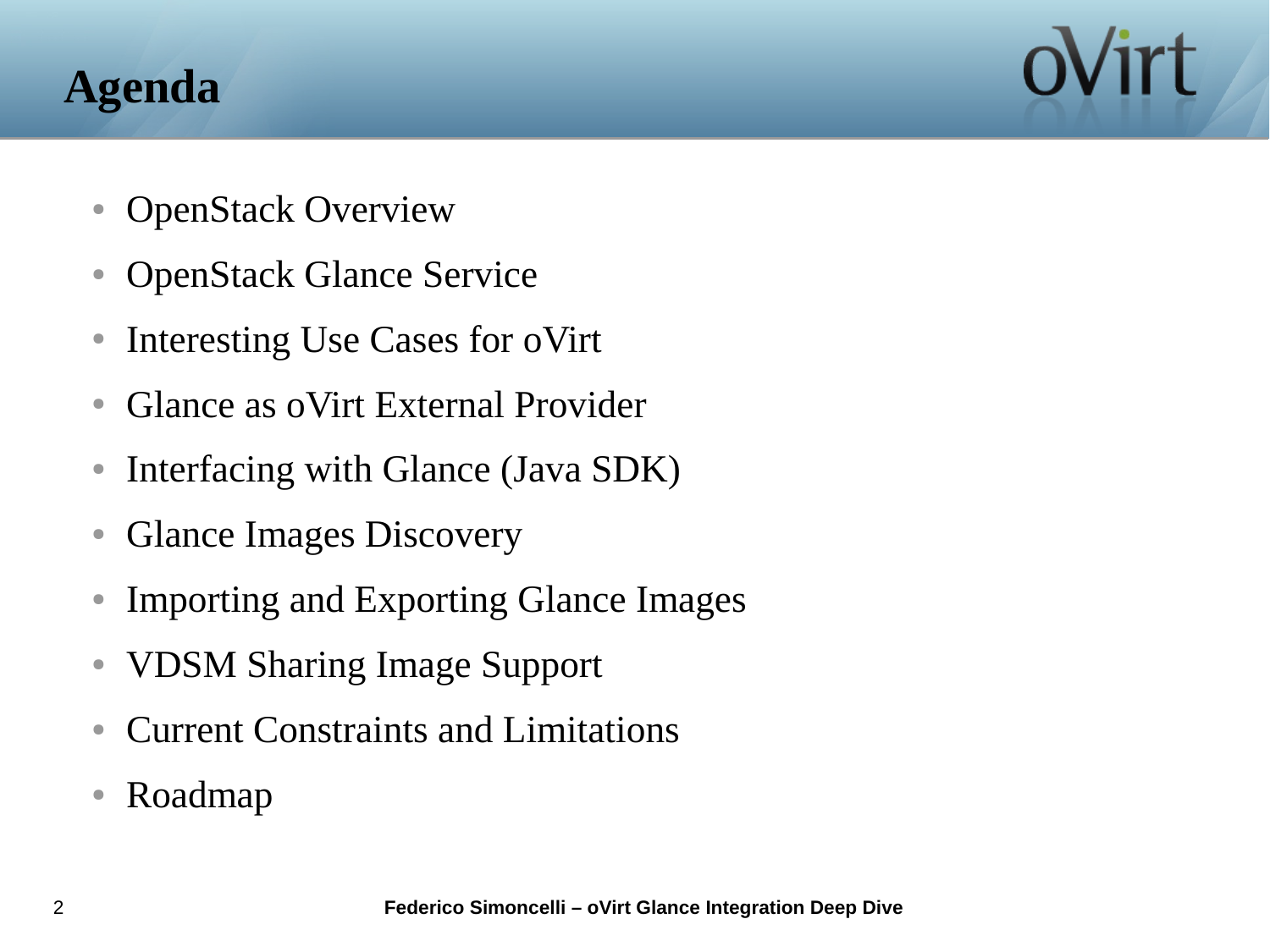# **OpenStack Overview**

- Cloud computing project to provide an Infrastructure as a Service (IaaS)
- Controls large pools of compute, storage, and networking resources



- Free open source software released under the terms of the Apache License
- Project is managed by the OpenStack Foundation, a non-profit corporate entity established in September 2012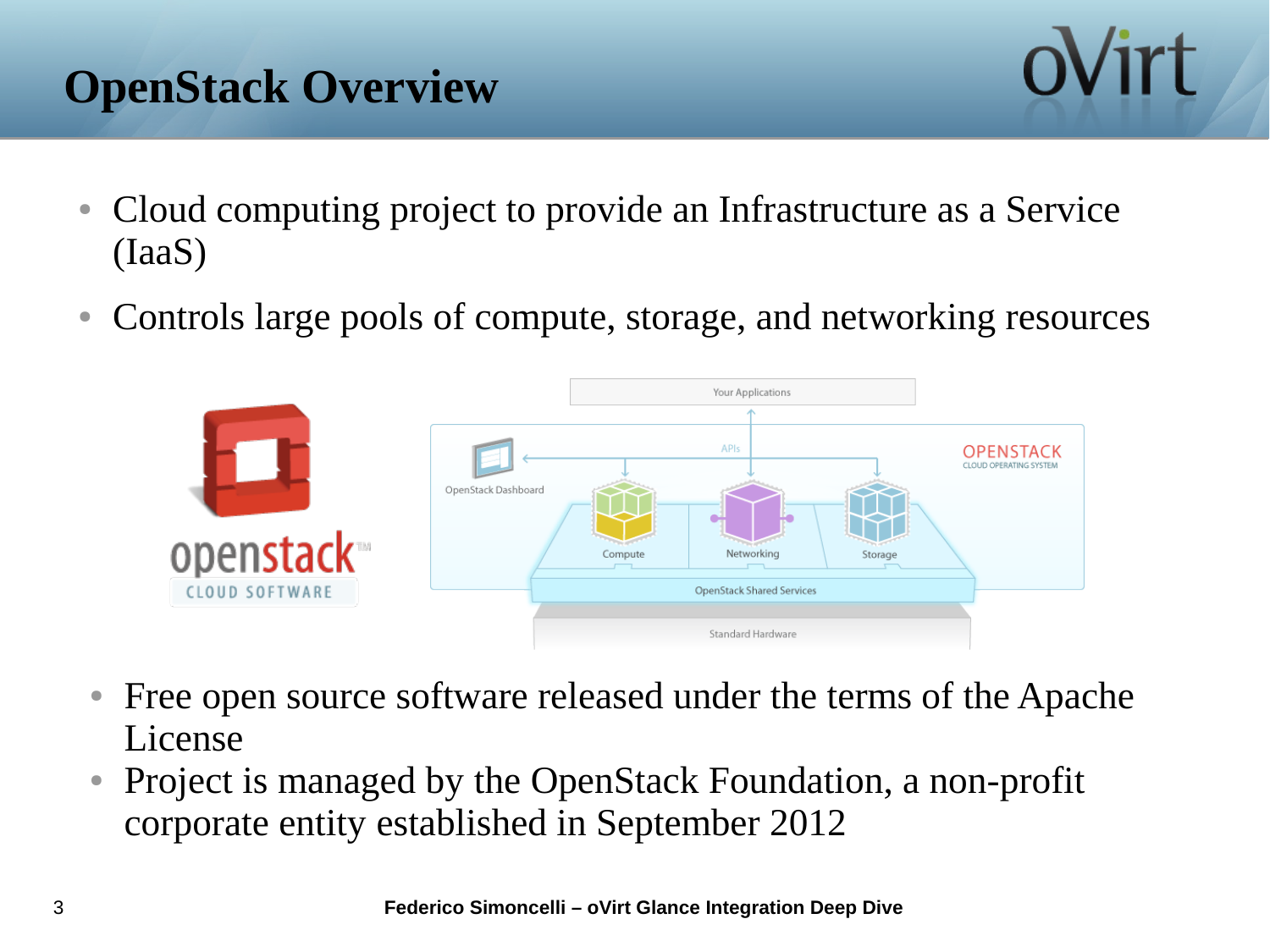- Provides services for discovering, registering, and retrieving virtual machine images
- RESTful API that allows querying of VM image metadata and retrieval of the actual image
- Stored images can be used as a template
- It can also be used to store and catalog an unlimited number of backups
- Images available through Glance can be stored in a variety of locations (simple filesystems, OpenStack Swift, etc.)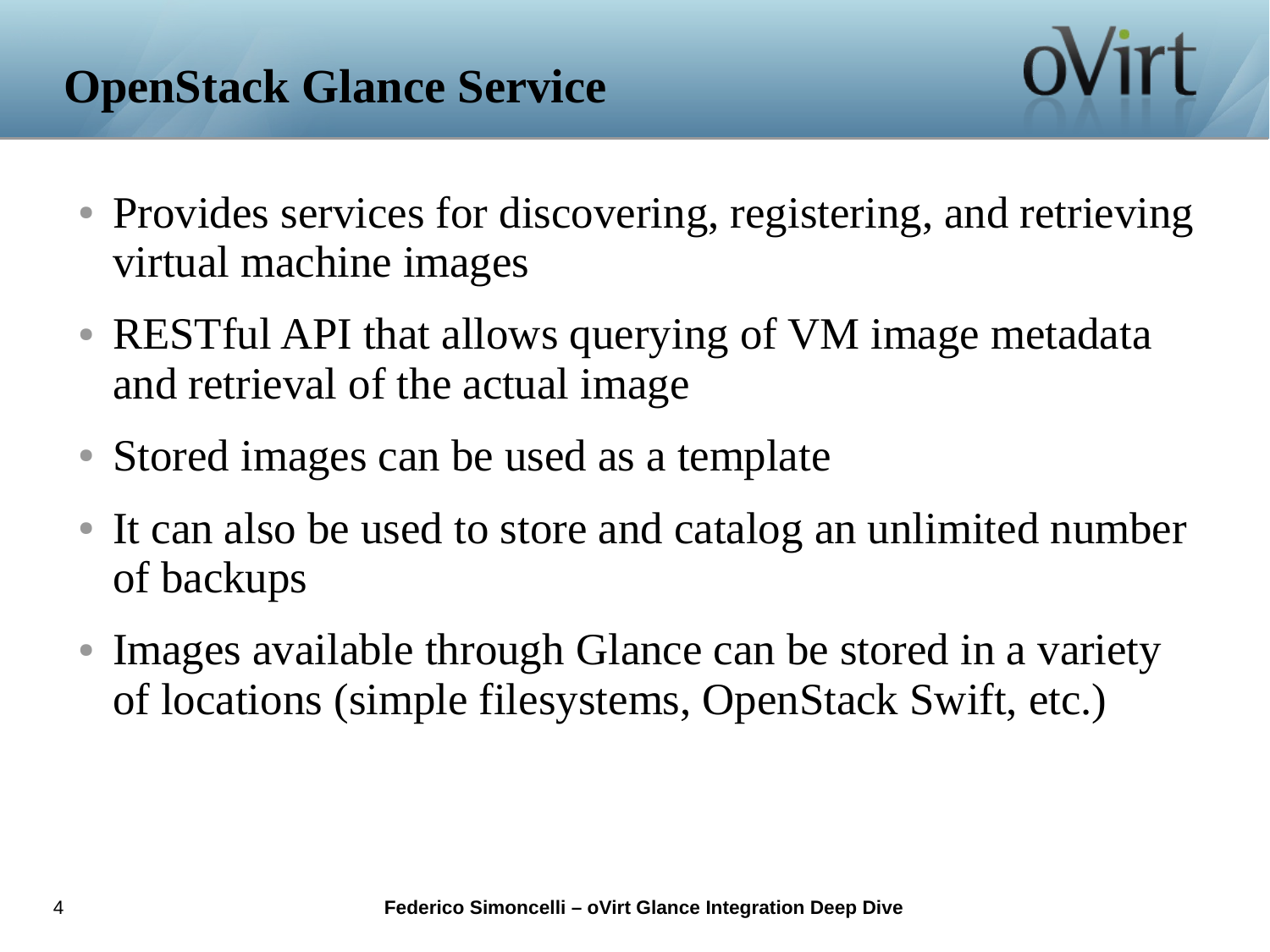#### Disk Formats

- **raw** (an unstructured disk image format)
- **qcow2** (disk format supported by the QEMU)
- **iso** (format for the data contents of an optical disc)
- **vhd, vmdk, vdi** (VMWare, Xen, Microsoft, VirtualBox, and others)
- **aki, ari, ami** (Amazon images)

Container Formats

- **bare** (no container or metadata envelope for the image)
- **ovf** (ovf container format)
- aki, ari, ami (Amazon containers)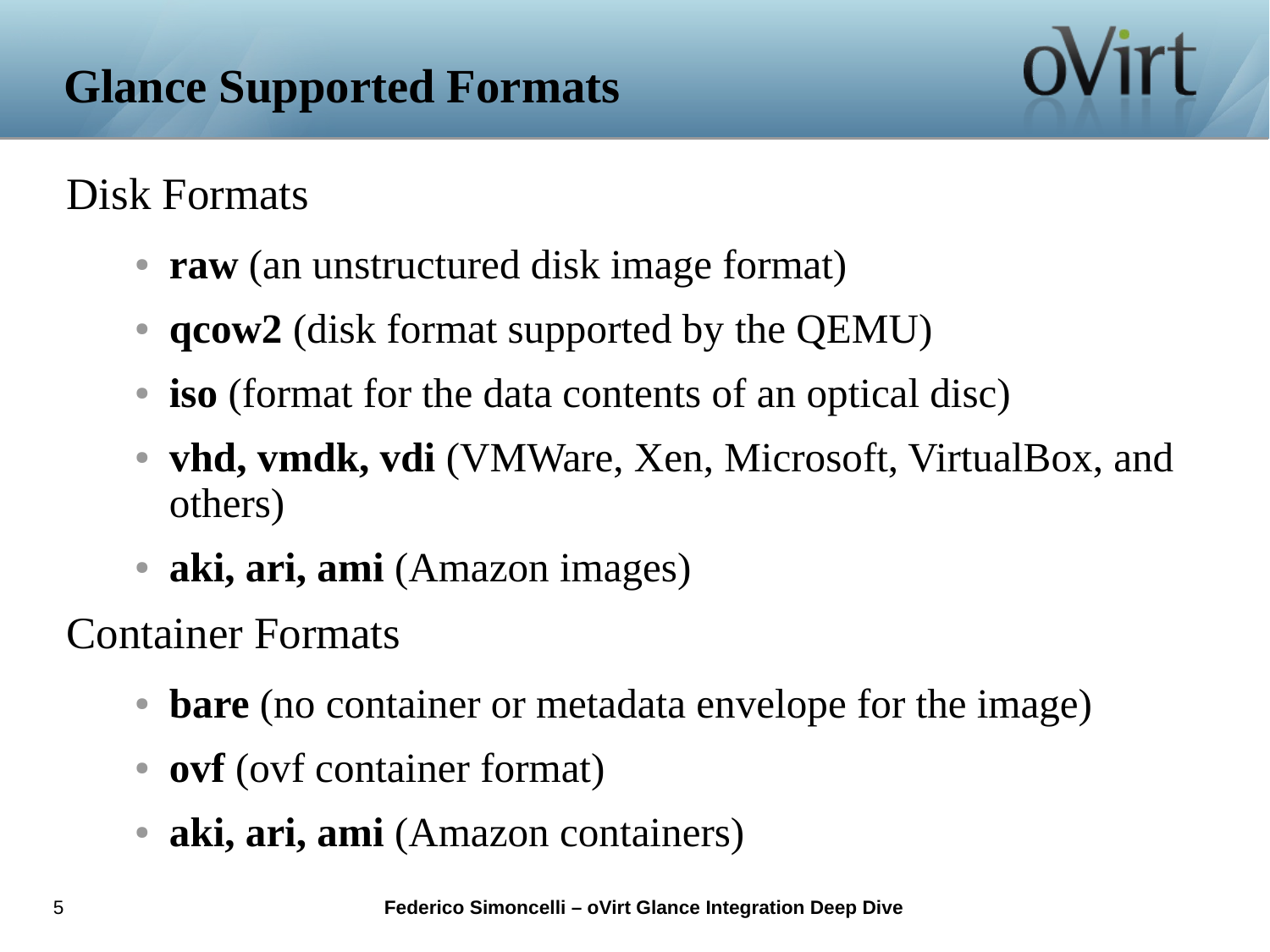# **Glance Image Base Metadata**

- **checksum:** md5 checksum of the image
- **container\_format:** bare, ovf, ...
- **created\_at, updated\_at, deleted\_at:** creation, last update and deletion date and time
- **deleted:** whether the image has been deleted or not (True/False)
- **disk\_format:** raw, qcow2, ...
- **id, name:** uuid of the image and name
- **is\_public:** whether the image is public or not (True/False)
- **min\_disk, min\_ram**: generic recommendation for using the image
- **owner:** uuid of the owner of the image
- **protected:** whether the image can be deleted or not (True/False)
- **size:** real size of the image (not the virtual image size seen by the guest)
- **status:** active, saving, queued, killed, pending\_delete, deleted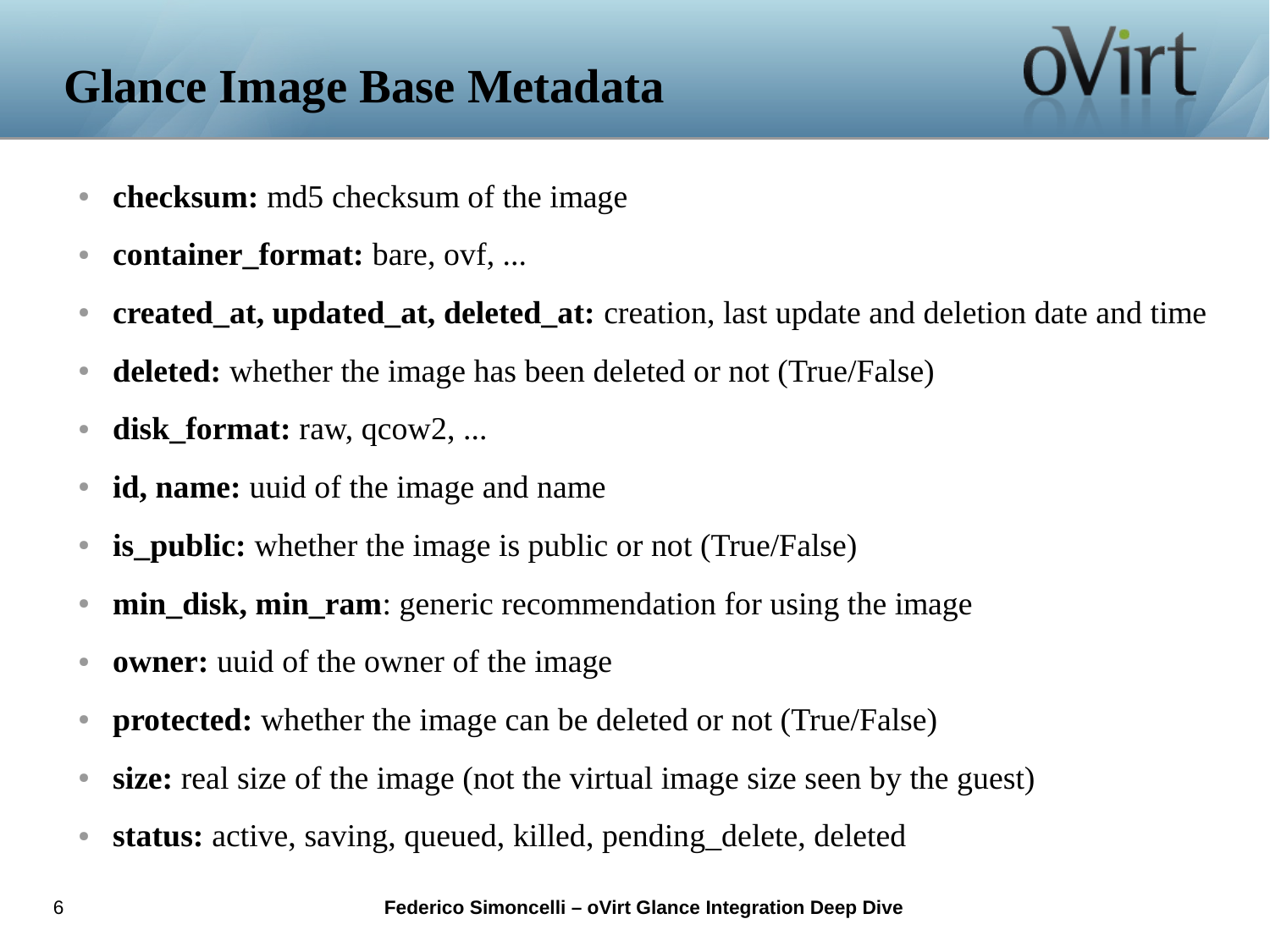- In Glance API Version 1 it is possible to add custom properties to the images (not officially standardized)
- In Glance API Version 2 some additional custom properties have been standardized:
	- **architecture:** the CPU architecture that must be supported by the hypervisor (e.g.  $x86\_64$ , arm, ppc $64$ , ...)
	- **hypervisor\_type:** xen, qemu, kvm, lxc, uml, ...
	- **os\_type, os\_distro, os\_version:** OS information
- More information at:

<http://docs.openstack.org/trunk/openstack-compute/admin/content/image-metadata.html>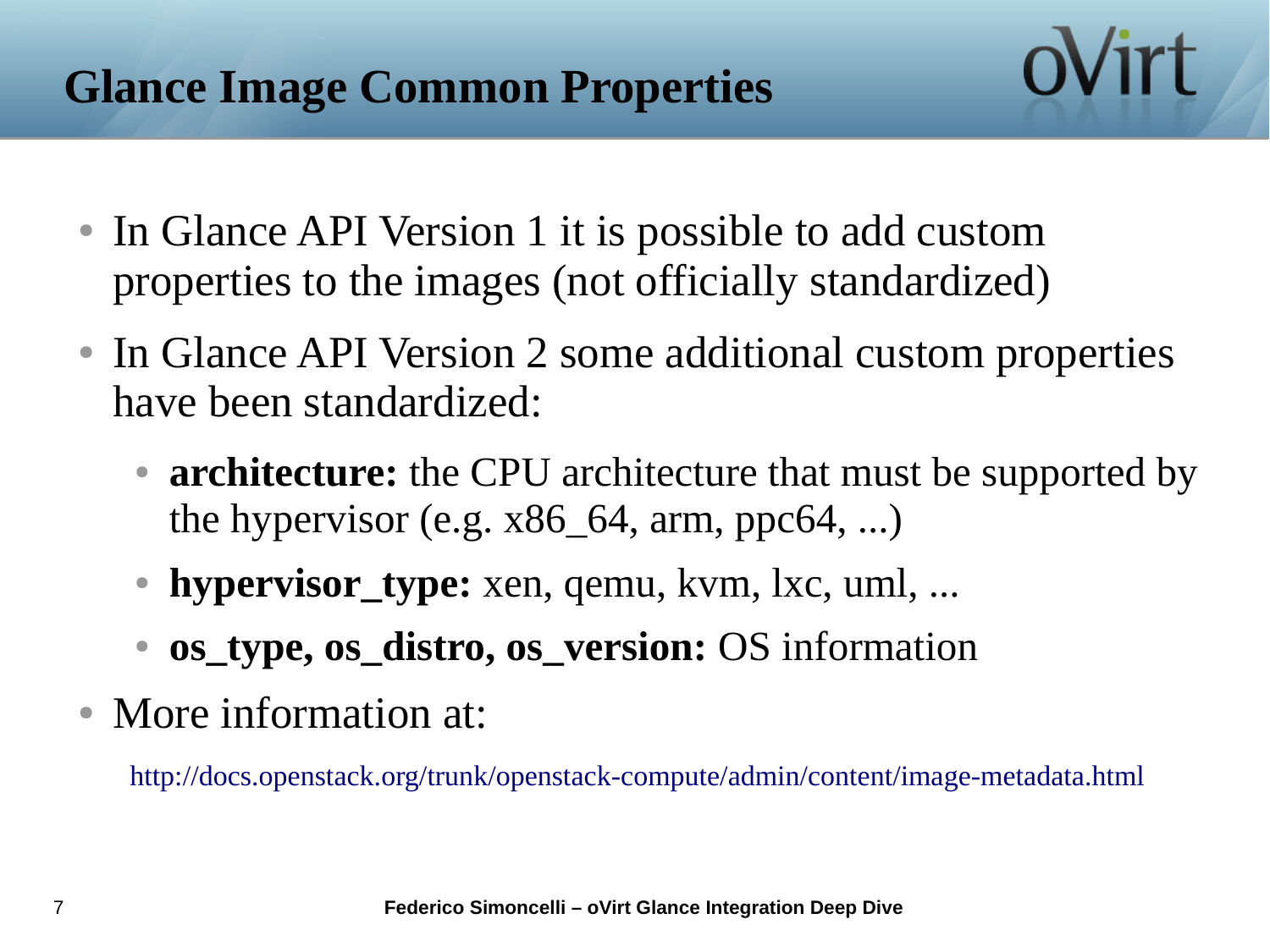- Import and Export single images (templates) from and to Glance for interoperability with OpenStack
- Unlimited number of backups for images and VMs
- Store ISO images in Glance and use them natively in the oVirt VMs
- Import and Export full VMs and templates supporting:
	- Complete VM definition
	- **Multiple disks**
	- **Snapshots**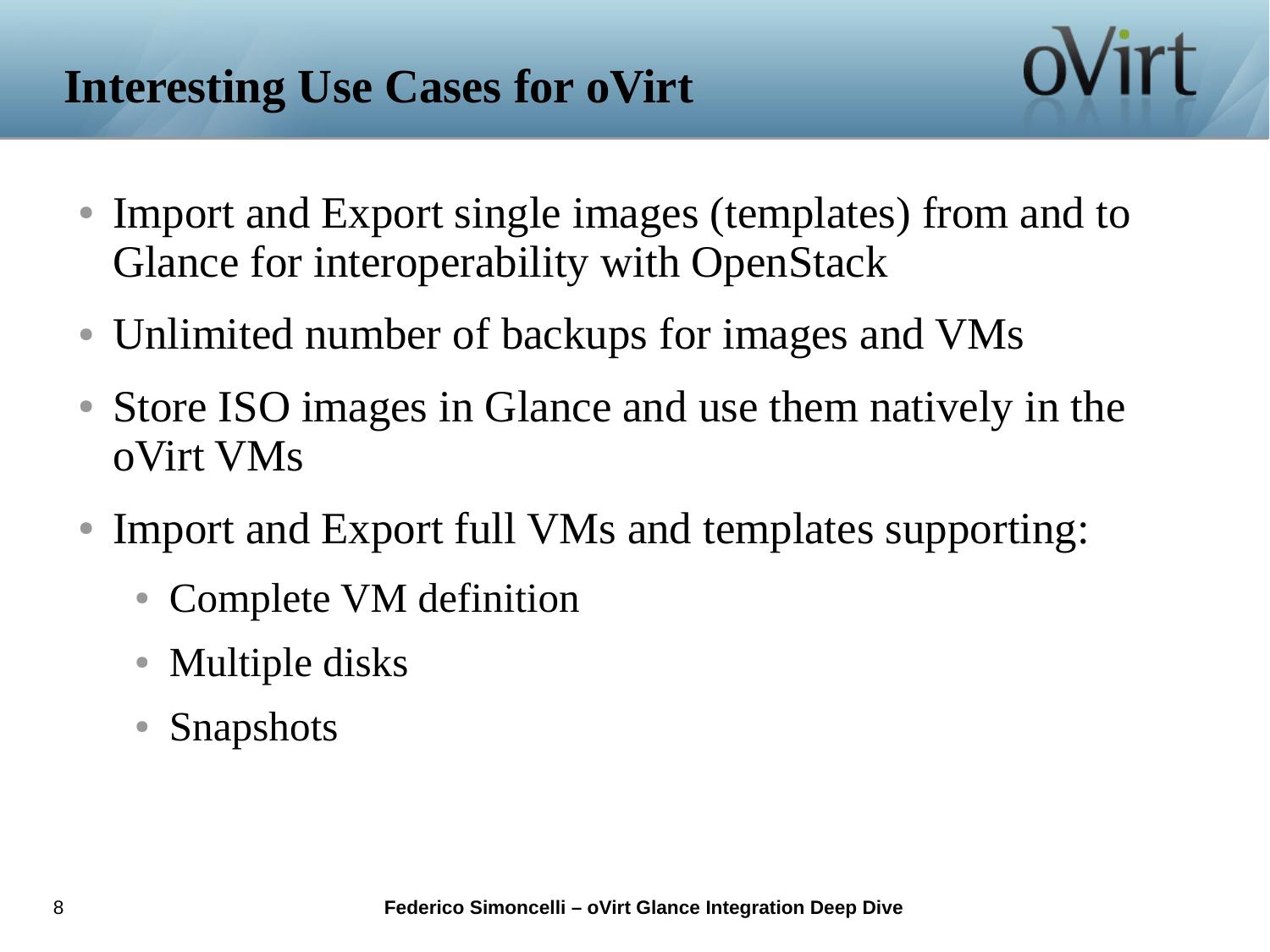#### **Phase 1 Use Cases Implementation**

• Import and Export single images (templates) from and to Glance for interoperability with OpenStack

- Unlimited number of backups for images and VMs
- Store ISO images in Glance and use them transparently for oVirt VMs
- Import and Export full VMs and templates supporting:
	- Complete VM definition
	- Multiple disks
	- Snapshots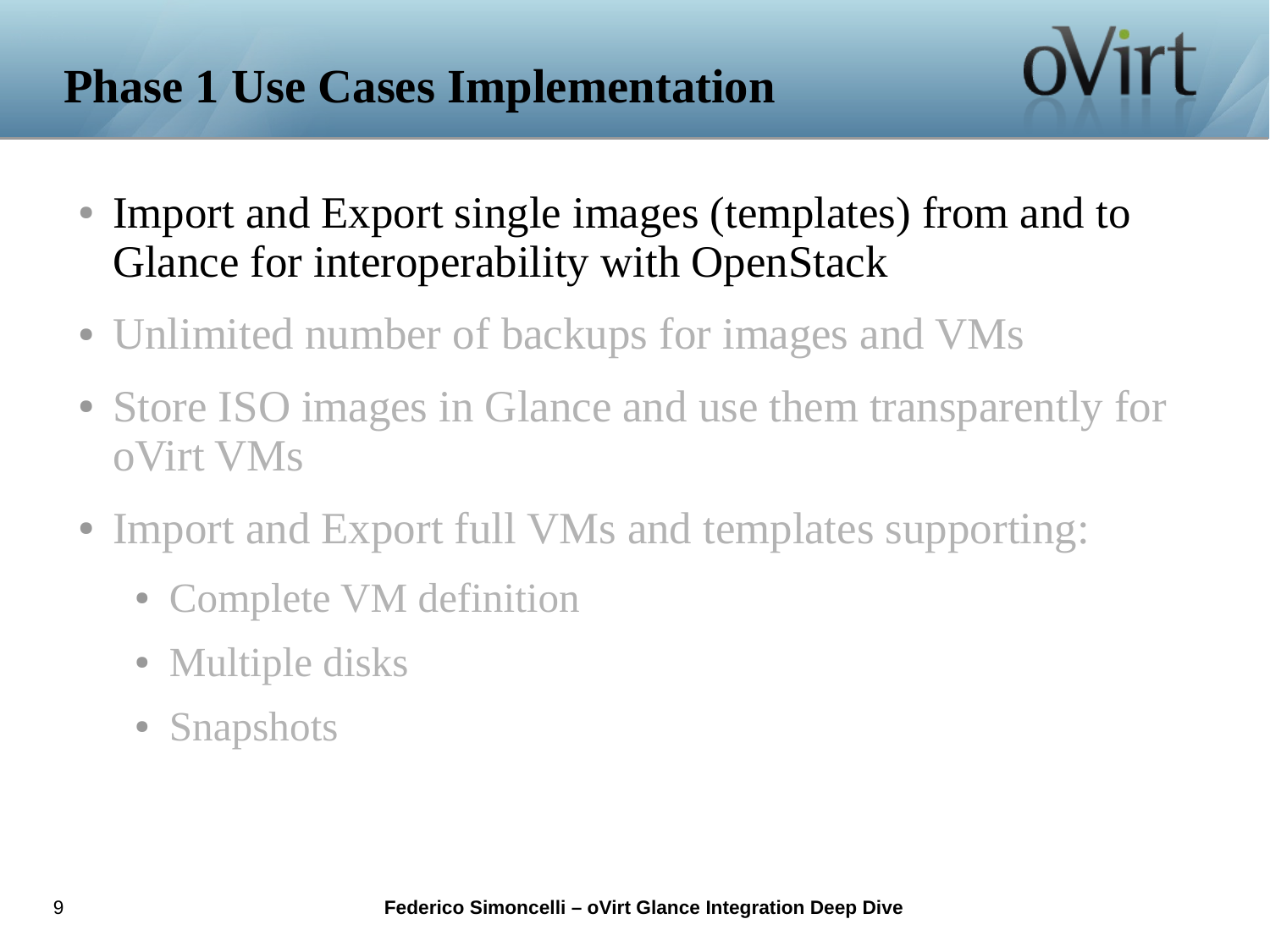#### **External Providers and Glance 1/2**

● External Providers support in oVirt 3.3; oVirt is now capable to interface with some additional supported services (e.g. OpenStack Image/Network, Foreman)

ovirt

• New "Providers" Tab in WebAdmin to add, edit and remove the External Providers

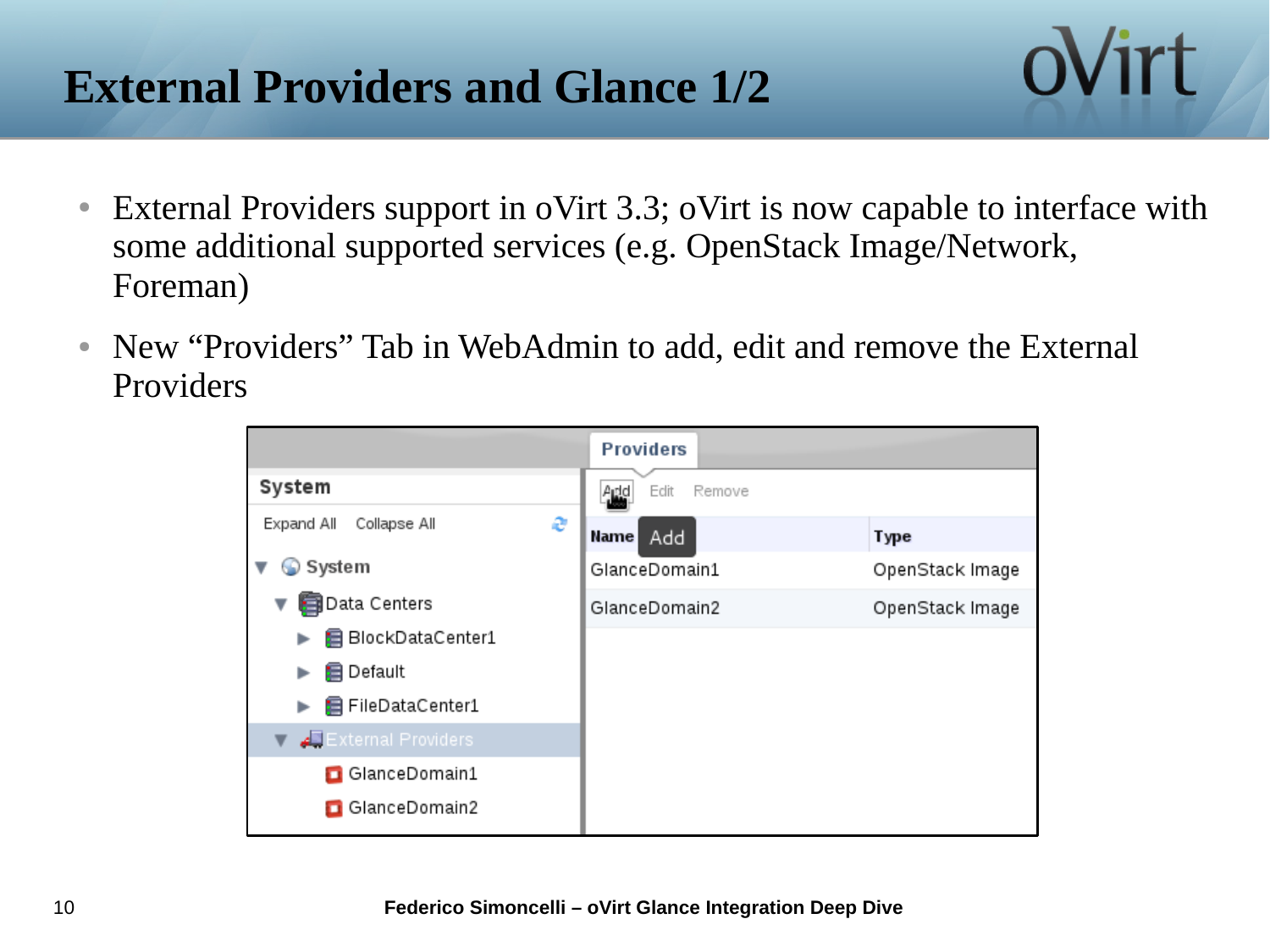#### **External Providers and Glance 2/2**

• Glance is the "OpenStack Image" External Provider

| <b>Add Provider</b> |                                             | $\widehat{\textbf{x}}$                  |
|---------------------|---------------------------------------------|-----------------------------------------|
| <b>General</b>      | Name                                        | GlanceDomain1                           |
|                     | Description                                 | My Glance Domain 1                      |
|                     | Type                                        | OpenStack Image                         |
|                     | Provider URL                                | http://fsimonce-rhos.usersys.redhat.com |
|                     | Requires Authentication                     |                                         |
|                     | Username                                    | ovirt                                   |
|                     | Password                                    |                                         |
|                     | Tenant Name                                 | ovirt-storage1                          |
|                     | Test succeeded, managed to access provider. | Test                                    |
|                     |                                             |                                         |
|                     |                                             |                                         |
|                     |                                             | ОΚ<br>Cancel                            |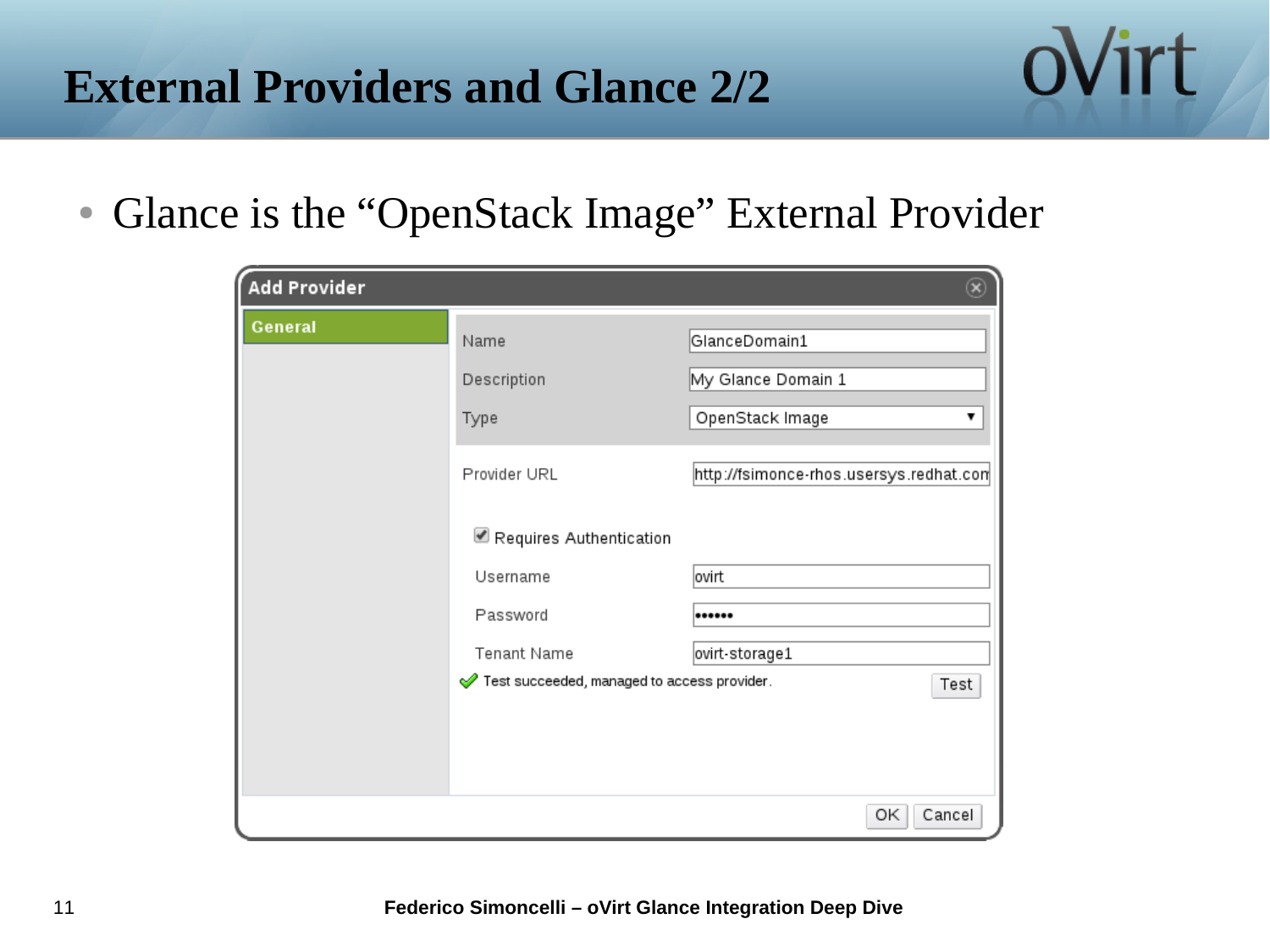#### **Glance as oVirt External Provider**

• Glance Storage Domains are also listed in the Storage Tab

ovirt

• They don't belong to a specific Data Center (Unattached)

|                                       | <b>Data Centers</b>              | Clusters                             | <b>Hosts</b>       | Networks | <b>Storage</b>      | <b>Disks</b>  | <b>Virtual Machines</b> | Pools                           | Templates          |
|---------------------------------------|----------------------------------|--------------------------------------|--------------------|----------|---------------------|---------------|-------------------------|---------------------------------|--------------------|
| System                                |                                  | New Domain Import Domain Edit Remove |                    |          |                     |               |                         |                                 |                    |
| Expand All Collapse All<br>e          | <b>Domain Name</b>               |                                      | <b>Domain Type</b> |          | <b>Storage Type</b> | <b>Format</b> |                         | <b>Cross Data-Center Status</b> |                    |
| System<br>$\blacktriangledown$        | BlockDomain1<br>▴                |                                      | Data               |          | iSCSI               |               | V3                      | Active                          |                    |
| Data Centers<br>▼                     | BlockDomain2<br>▴                |                                      | Data (Master)      |          | iSCSI               |               | V3                      | Active                          |                    |
| BlockDataCenter1<br>ь                 | ▲ ExportDomain1                  |                                      | Export             |          | NFS.<br>V1          |               |                         | Active                          |                    |
| <b>B</b> Default<br>▶                 | FileDomain1                      |                                      | Data (Master)      |          | <b>NFS</b>          |               | V3                      | Unknown                         |                    |
| FileDataCenter1<br>External Providers | GlanceDomain1                    |                                      | Image              |          | OpenStack Glance    |               | VI                      | Unattached                      |                    |
| GlanceDomain1                         | GlanceDomain2                    |                                      | Image              |          | OpenStack Glance    |               | V1                      | Unattached                      |                    |
| GlanceDomain2                         | ▲ IsoDomain1                     |                                      | <b>ISO</b>         |          | NFS                 |               | V1                      | Active                          |                    |
|                                       |                                  |                                      |                    |          |                     |               |                         |                                 |                    |
|                                       |                                  |                                      |                    |          |                     |               |                         |                                 |                    |
|                                       | <b>Images</b>                    | Permissions                          |                    |          |                     |               |                         |                                 |                    |
|                                       | Import                           |                                      |                    |          |                     |               |                         |                                 |                    |
|                                       | <b>File Name</b>                 |                                      |                    |          |                     |               | <b>Type</b>             |                                 | <b>Actual Size</b> |
|                                       | Blank QCOW2 Image 20Gb (1477cd5) |                                      |                    |          |                     |               | <b>Disk</b>             |                                 | $\leq 1$ GB        |
|                                       | BlockDiskThin1 (7fdbd25)         |                                      |                    |          |                     |               | Disk                    |                                 | $< 1$ GB           |
|                                       |                                  |                                      |                    |          |                     |               |                         |                                 |                    |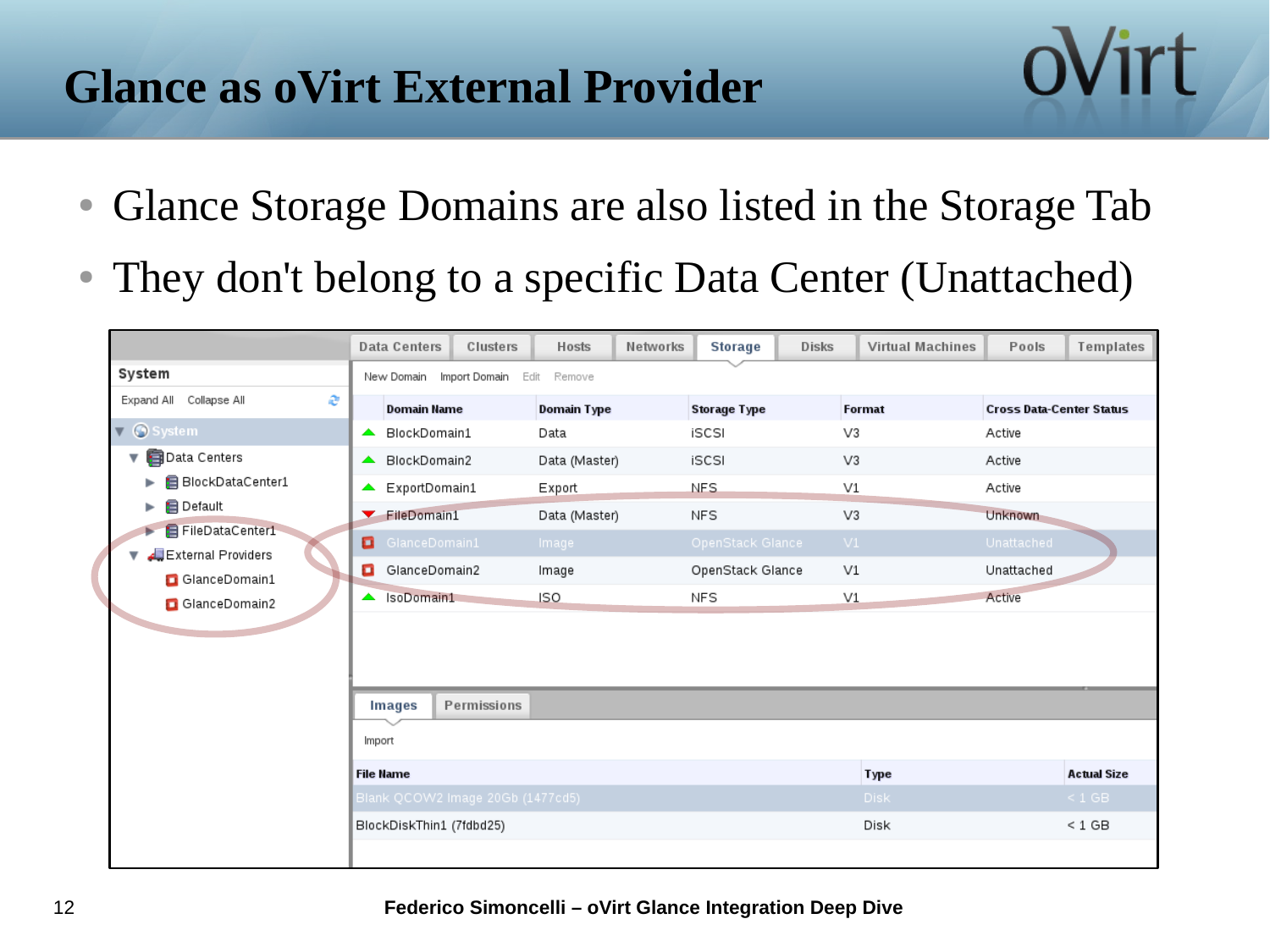

- To accomplish some operations (e.g. Glance images listing) oVirt Engine requires a direct connection to OpenStack services
- OpenStack clients are the native Python bindings for the OpenStack APIs (used to implement the command-line interfaces)
- openstack-java-sdk is a third-party OpenStack client API library for Java (licensed under the Apache 2 license)
- Since February 2013 (os-java-sdk 3.0.0) oVirt engineers have started contributing code, highlights:
	- Introduce "connectors" to reduce the number of dependencies (JBoss vs Glassfish)
	- Stabilize Keystone, Glance and Neutron (was Quantum) APIs
	- Improve Keystone authentication with Token Providers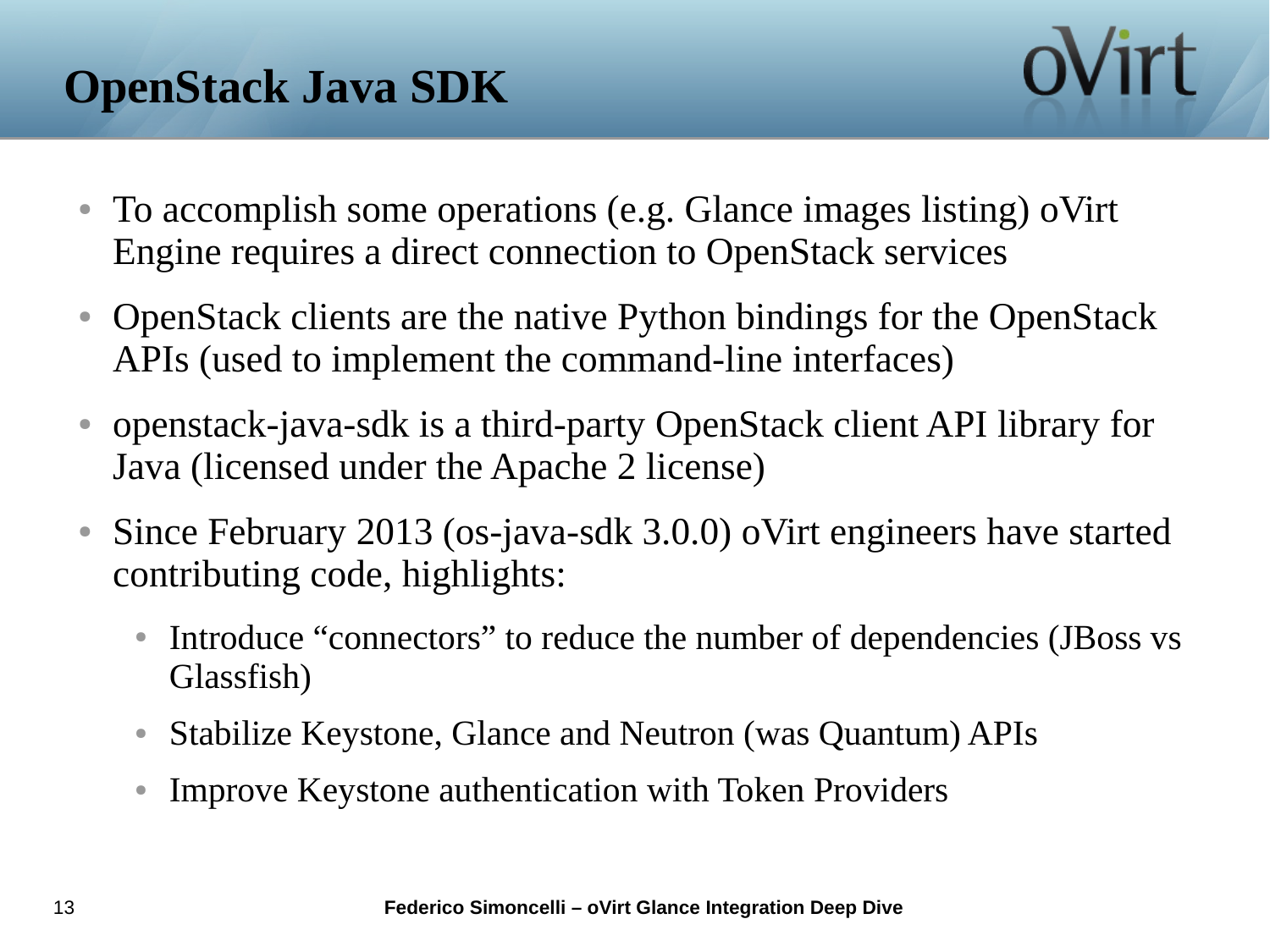# **Glance Images Discovery**



• Active Glance Images (in the known and supported formats) are listed in the Images sub-tab when a Glance domain is selected

|                                                     | <b>Data Centers</b>              | Clusters<br>Hosts  | Networks | <b>Storage</b>      | <b>Disks</b> | <b>Virtual Machines</b> | Pools                           | Templates          |
|-----------------------------------------------------|----------------------------------|--------------------|----------|---------------------|--------------|-------------------------|---------------------------------|--------------------|
| System                                              | Import Domain<br>New Domain      | Edit Remove        |          |                     |              |                         |                                 |                    |
| Collapse All<br>Expand All<br>æ                     | <b>Domain Name</b>               | <b>Domain Type</b> |          | <b>Storage Type</b> |              | <b>Format</b>           | <b>Cross Data-Center Status</b> |                    |
| $\blacktriangledown$ G system                       | BlockDomain1<br>▲                | Data               |          | iSCSI               |              | V3                      | Active                          |                    |
| Data Centers<br>v                                   | BlockDomain2<br>▴                | Data (Master)      |          | iSCSI               |              | V <sub>3</sub>          | Active                          |                    |
| BlockDataCenter1                                    | ExportDomain1<br>▲               | Export             |          | NFS                 |              | V1                      | Active                          |                    |
| <b>B</b> Default<br>►                               | ▼ FileDomain1                    | Data (Master)      |          | NFS                 |              | V3                      | Unknown                         |                    |
| <b>日 FileDataCenter1</b><br>External Providers الله | ۰<br>GlanceDomain1               | Image              |          | OpenStack Glance    |              | VI                      | Unattached                      |                    |
| GlanceDomain1                                       | GlanceDomain2<br>o               | Image              |          | OpenStack Glance    |              | V1                      | Unattached                      |                    |
| GlanceDomain2                                       | A IsoDomain1                     | ISO                |          | <b>NFS</b>          |              | V1                      | Active                          |                    |
|                                                     |                                  |                    |          |                     |              |                         |                                 |                    |
|                                                     | <b>Images</b>                    | Permissions        |          |                     |              |                         |                                 |                    |
|                                                     | Import                           |                    |          |                     |              |                         |                                 |                    |
|                                                     | <b>File Name</b>                 |                    |          |                     |              | <b>Type</b>             |                                 | <b>Actual Size</b> |
|                                                     | Blank QCOW2 Image 20Gb (1477cd5) |                    |          |                     |              | <b>Disk</b>             |                                 | $\leq 1$ GB        |
|                                                     | BlockDiskThin1 (7fdbd25)         |                    |          |                     |              | Disk                    |                                 | $< 1$ GB           |
|                                                     |                                  |                    |          |                     |              |                         |                                 |                    |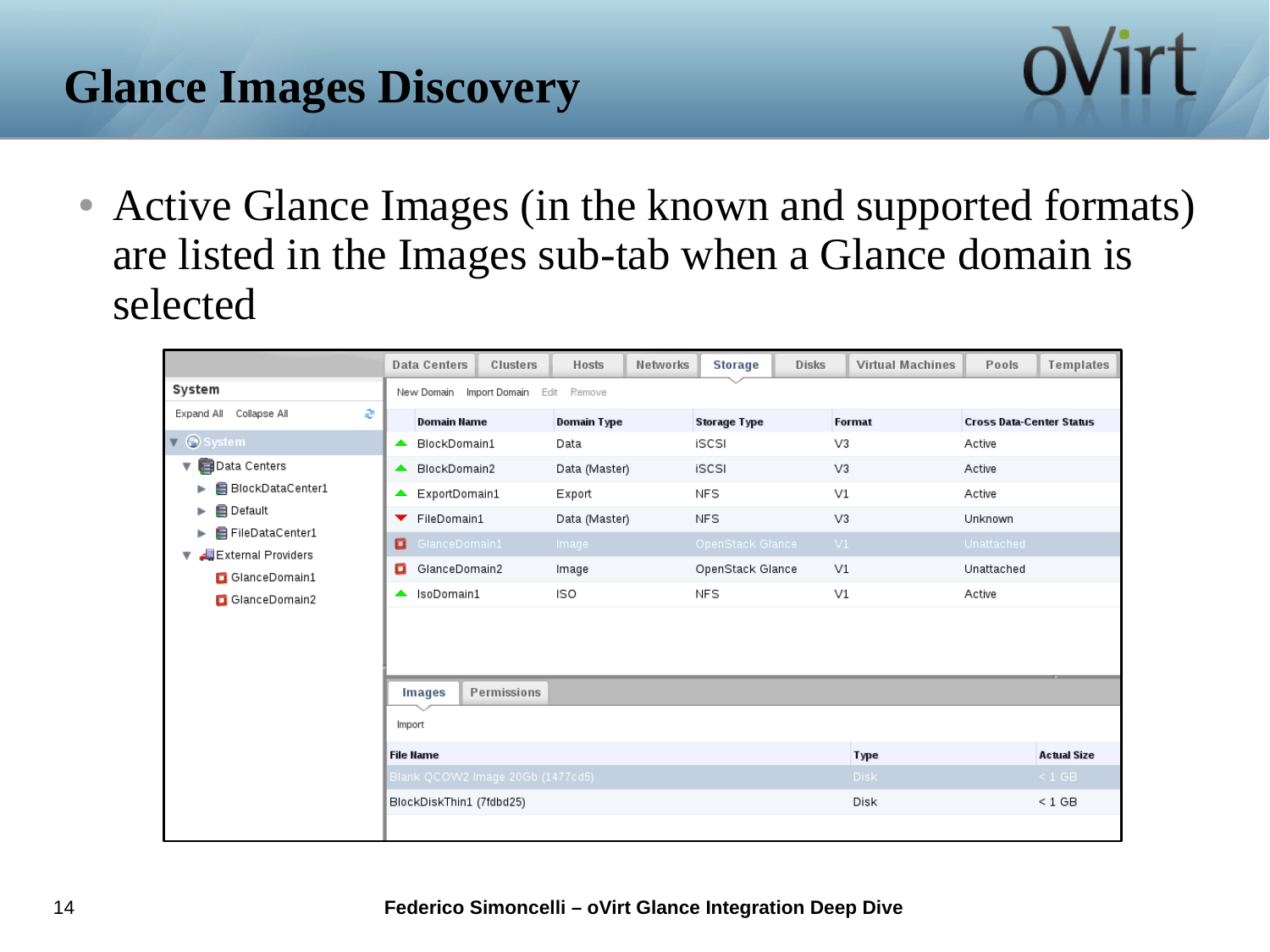#### **Glance Images Discovery Diagram**

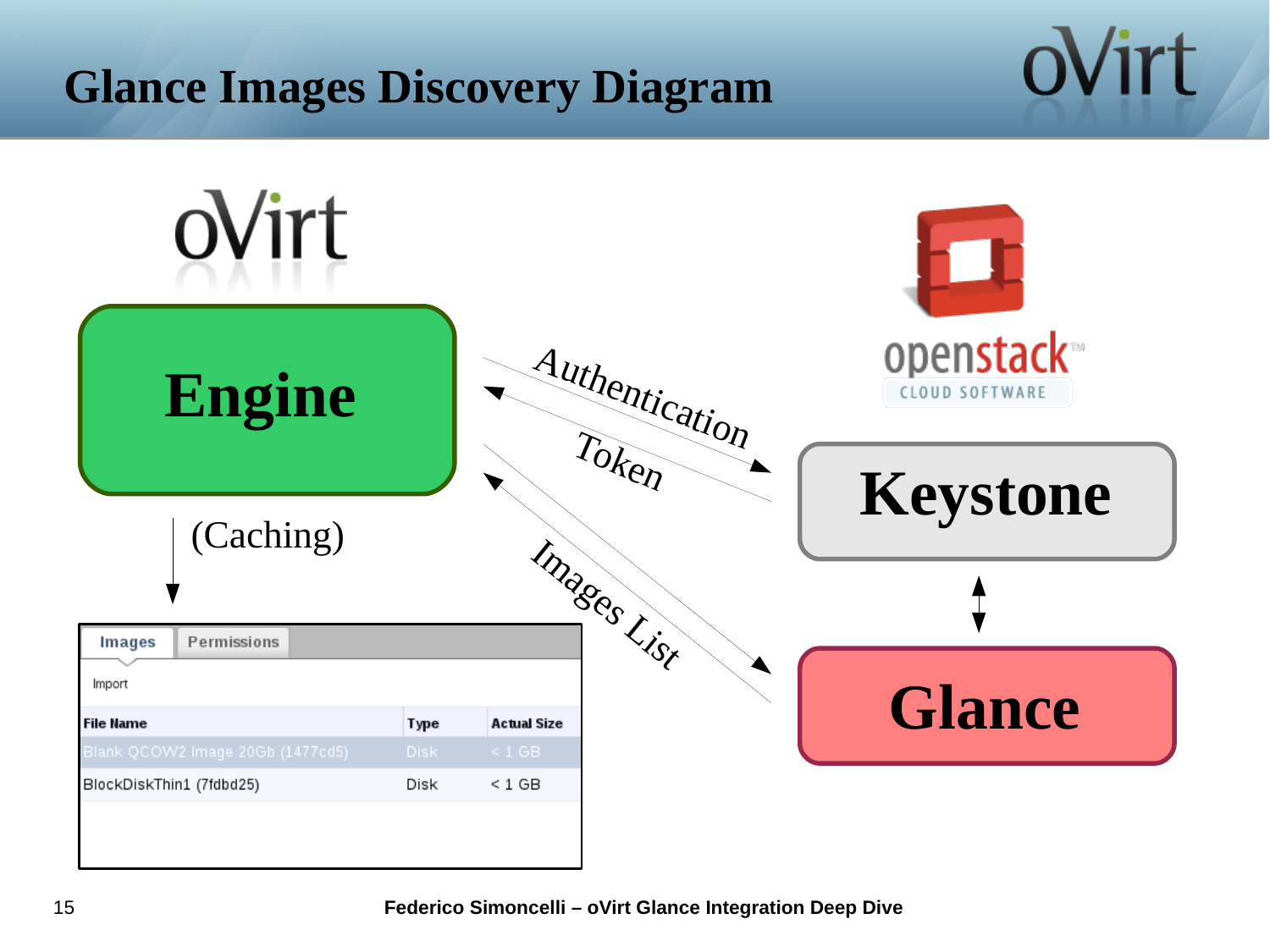# **Importing Glance Images**



- To import from Glance select the relevant Images and click on the "Import" button in the "Images" sub-tab
- Select the destination parameters in the pop-up dialog as the destination Data Center, Domain and Quota

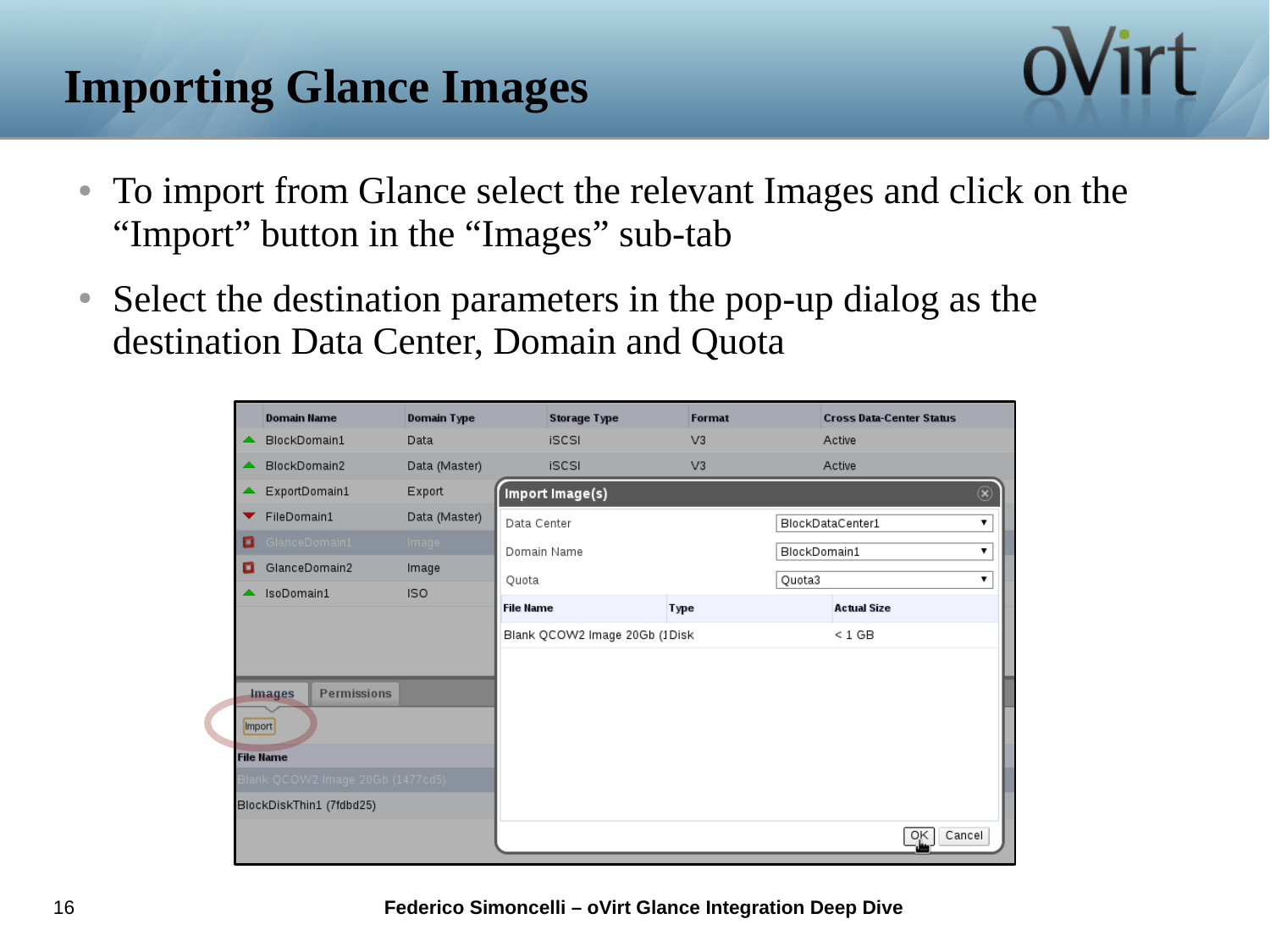#### **Importing Glance Images Diagram 1/2**

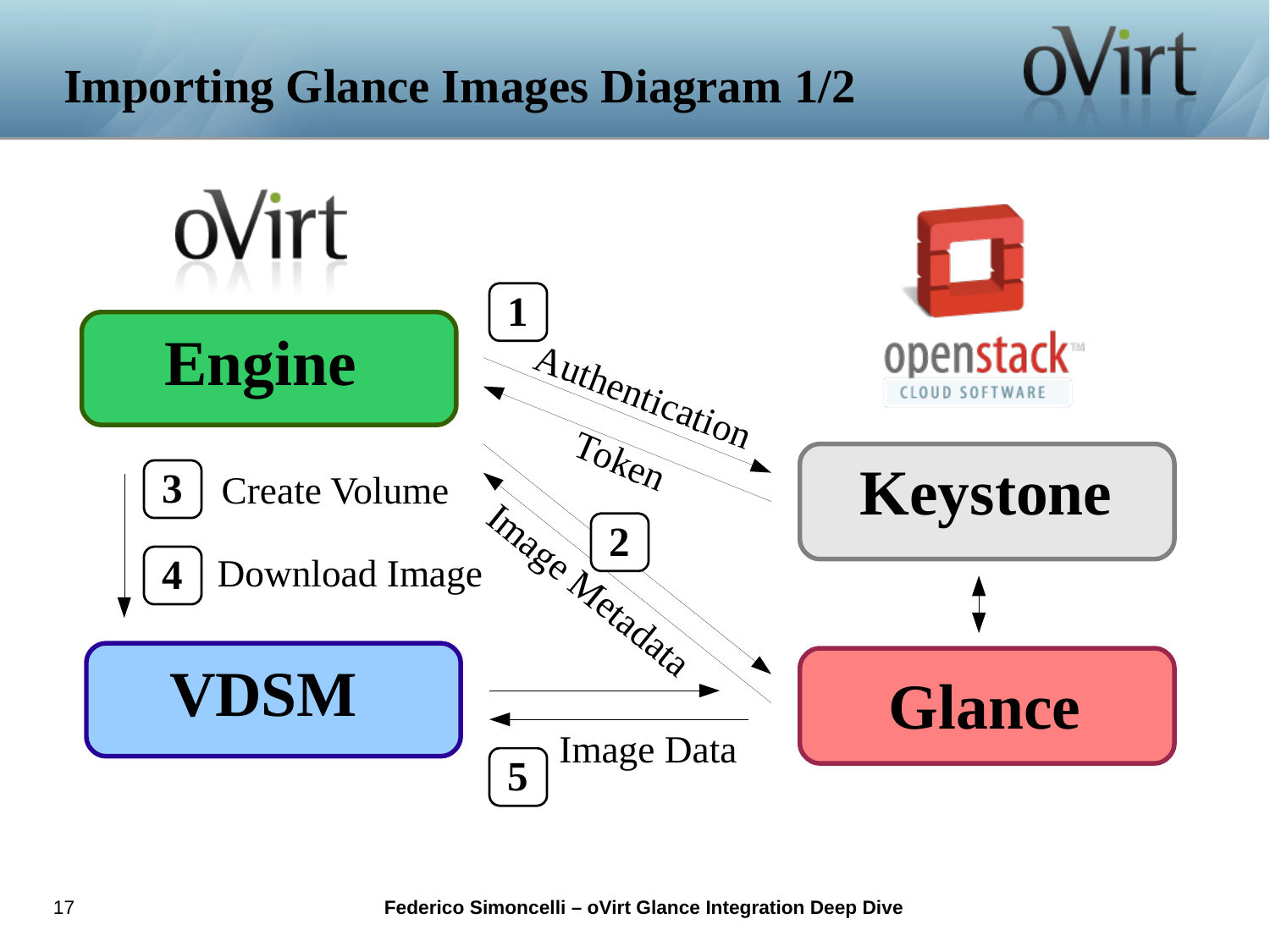## **Importing Glance Images Diagram 2/2**

- Glance Metadata doesn't provide the Image Virtual Size
- When the Image is in the qcow2 format, the virtual size is discovered by downloading the image qcow2 header (72 bytes)

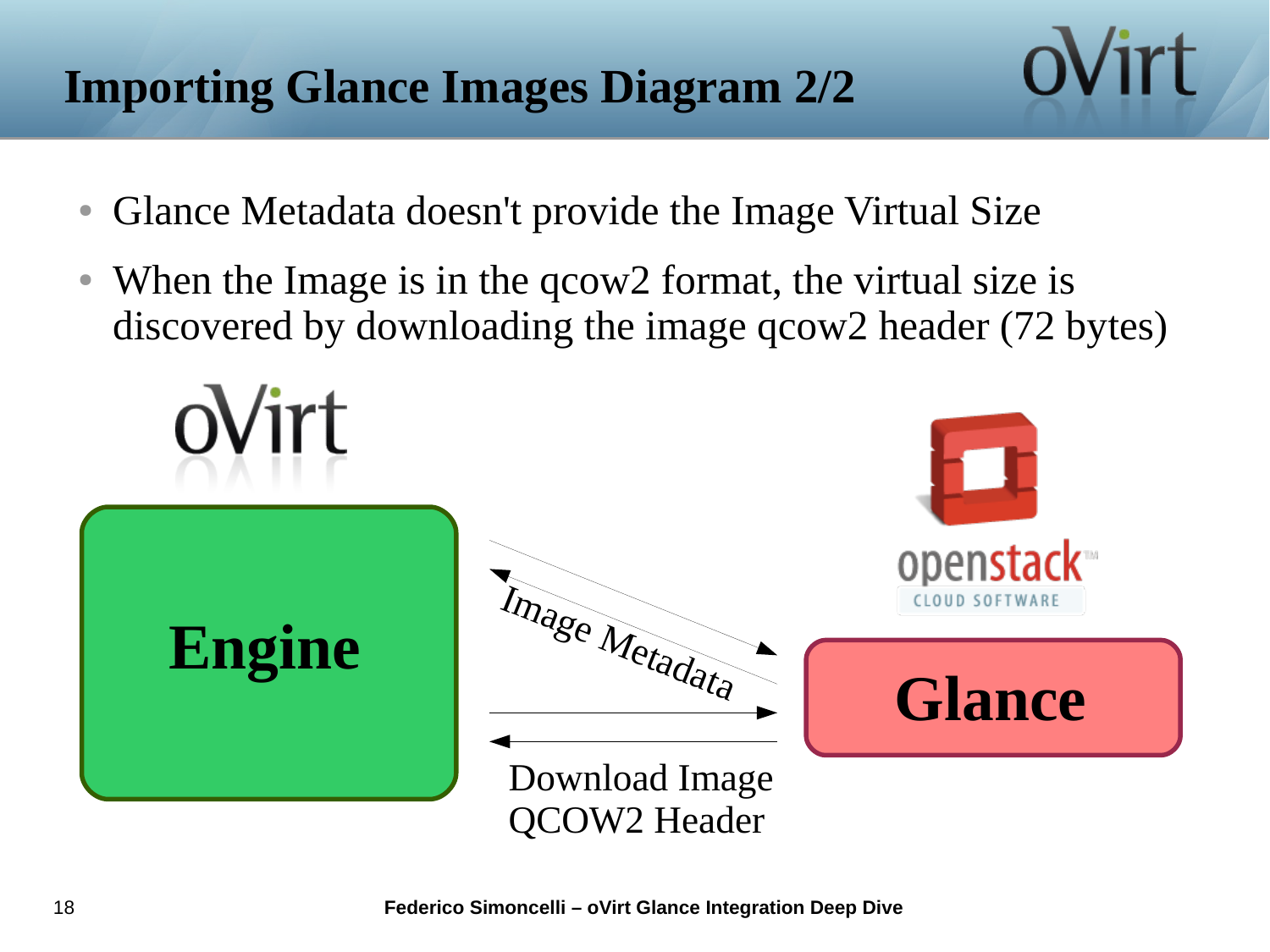### **Imported Glance Image in oVirt**

- The imported Image can be found in the "Disks" tab
- The relevant Metadata is maintained, some other parameters are set to the default (e.g. interface VirtIO) and they can be modified later

oVirt

• An oVirt VM can now be instantiated with the Disk and eventually it can be transformed into a Template

| BlockVm3-Disk2     | 502f8cb9-760a-4f3b-af37-6            |                                               | 廮<br>BlockVm3 | BlockDomain1  | 20 GB        |       |  |  |  |  |
|--------------------|--------------------------------------|-----------------------------------------------|---------------|---------------|--------------|-------|--|--|--|--|
| BlockVm4-Disk1     | c591789f-afd4-479e-88b6-1 08         |                                               |               | ш<br>BlockVm4 | BlockDomain1 | 2 GB  |  |  |  |  |
| GlanceDisk-1477cd5 |                                      | e0e3ca0f-d998-44fa-8f70-8                     |               |               | BlockDomain1 | 20 GB |  |  |  |  |
|                    |                                      |                                               | Permissions   |               |              |       |  |  |  |  |
| General            | <b>Virtual Machines</b>              | Storage                                       |               |               |              |       |  |  |  |  |
| Alias:             | GlanceDisk-1477cd5                   |                                               |               |               |              |       |  |  |  |  |
|                    |                                      | Description: Blank QCOW2 Image 20Gb (1477cd5) |               |               |              |       |  |  |  |  |
| ID:                | e0e3ca0f-d998-44fa-8f70-876f8c73cb47 |                                               |               |               |              |       |  |  |  |  |
| Alignment:         | Unknown                              |                                               |               |               |              |       |  |  |  |  |
| Quota:             | Quota3                               |                                               |               |               |              |       |  |  |  |  |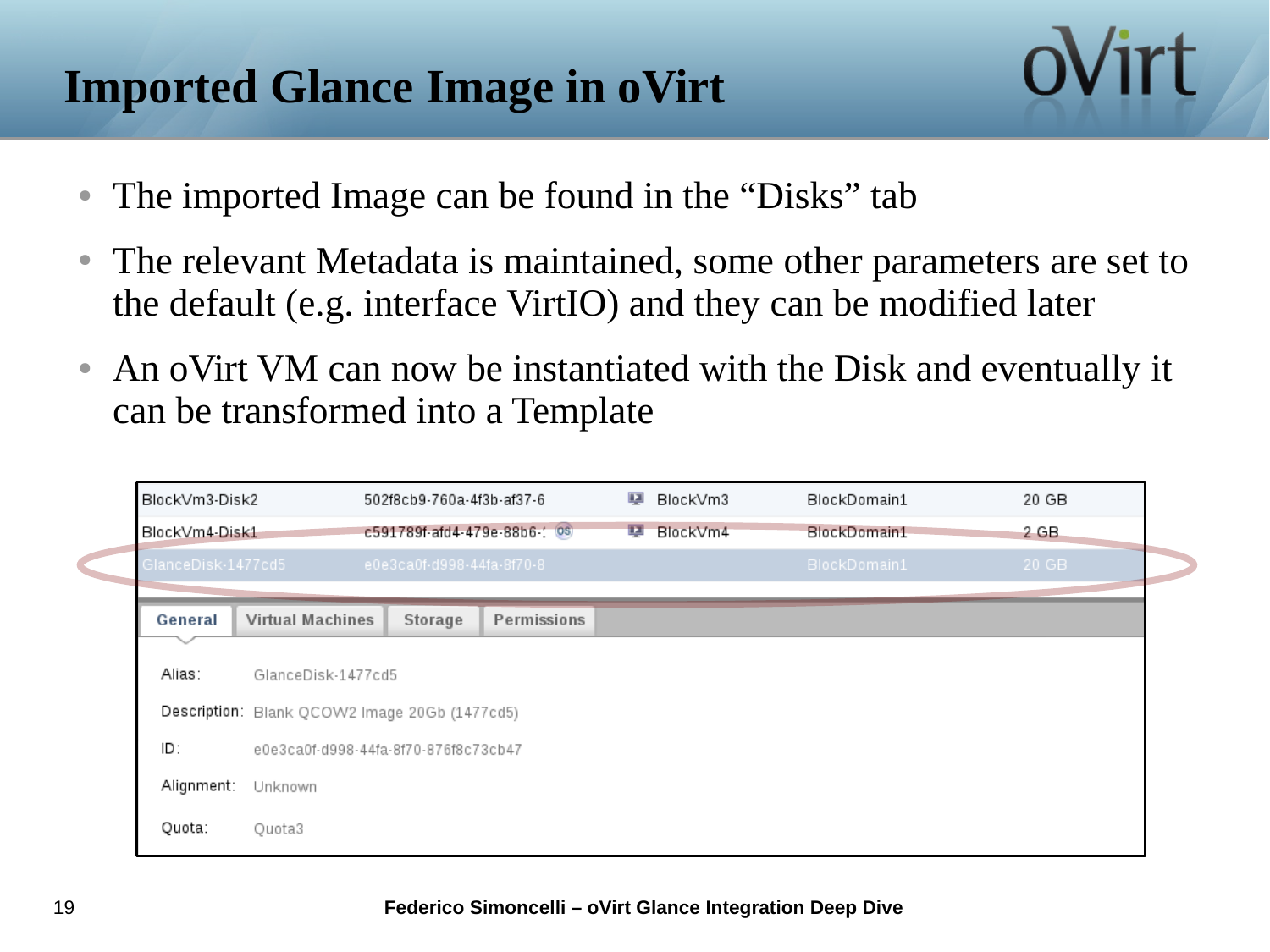#### **Exporting Disks to Glance**



ovirt

• Select the destination Glance Domain in the pop-up dialog

| <b>Data Centers</b>                  |                                   | <b>Clusters</b>      | <b>Hosts</b>            | <b>Networks</b> | <b>Storage</b>     | <b>Disks</b> | <b>Virtual Machines</b>  | Pools                               | <b>Templates</b>         | <b>Volumes</b> | <b>Users</b>          |  |               |
|--------------------------------------|-----------------------------------|----------------------|-------------------------|-----------------|--------------------|--------------|--------------------------|-------------------------------------|--------------------------|----------------|-----------------------|--|---------------|
| Export<br>Remove Move<br>Add<br>Copy |                                   |                      |                         |                 |                    |              |                          |                                     |                          |                |                       |  |               |
| $\bigcirc$ All                       | <sup>1</sup> Images<br>Direct LUN |                      |                         |                 |                    |              |                          |                                     |                          |                |                       |  |               |
| <b>Alias</b>                         |                                   | ID                   |                         | $\overline{OS}$ | <b>Attached To</b> |              | <b>Storage Domain(s)</b> | <b>Virtual Size</b>                 | <b>Allocation Policy</b> |                | <b>Creation Date</b>  |  | <b>Status</b> |
| BlockDiskThin1                       |                                   |                      | d1e1d67 Export Image(s) |                 |                    |              |                          | $(\widehat{\mathbf{x}})$            | Thin Provision           |                | 2013-Jun-11, 15:19    |  | OK            |
| BlockVm1-Disk1                       |                                   | 0328db               | Data Center             |                 |                    |              |                          | 7                                   | Preallocated             |                | 2013-May-30, 10:49 OK |  |               |
| BlockVm1-Disk2                       |                                   | e9536e2              | Domain Name             |                 |                    |              | GlanceDomain1            | ۷.                                  | Thin Provision           |                | 2013-May-30, 11:53    |  | OK            |
| BlockVm1-Disk2                       |                                   | $e$ bec $629$        | Quota                   |                 |                    |              |                          | 7                                   | Thin Provision           |                | 2013-May-30, 10:49    |  | OK            |
| BlockVm2-Disk1                       |                                   | aacf96a4             | <b>File Name</b>        |                 | <b>Type</b>        |              | <b>Actual Size</b>       |                                     | Thin Provision           |                | 2013 Jul 18, 12:31    |  | OK            |
| BlockVm3-Disk2                       |                                   | 502f8cb9             | BlockVm1-Disk1          |                 | Disk               |              | $< 1$ GB                 |                                     | Thin Provision           |                | 2013-Jul-12, 14:30    |  | OK            |
| BlockVm4_Disk1                       |                                   | c5917891             |                         |                 |                    |              |                          |                                     | Thin Provision           |                | 2013-Jul-18, 17:48    |  | OK            |
|                                      |                                   |                      |                         |                 |                    |              |                          |                                     |                          |                |                       |  |               |
|                                      |                                   |                      |                         |                 |                    |              |                          |                                     |                          |                |                       |  |               |
| General                              |                                   | <b>Virtual Machi</b> |                         |                 |                    |              |                          |                                     |                          |                |                       |  |               |
|                                      |                                   |                      |                         |                 |                    |              |                          |                                     |                          |                |                       |  |               |
| Alias:                               |                                   | BlockVm1-Di          |                         |                 |                    |              |                          |                                     |                          |                |                       |  |               |
| Description:                         |                                   |                      |                         |                 |                    |              |                          |                                     |                          |                |                       |  |               |
| ID:                                  |                                   | 0328db58-236         |                         |                 |                    |              |                          | $\overline{\mathsf{b}}$ K<br>Cancel |                          |                |                       |  |               |
| Alignment:                           | Unknown                           |                      |                         |                 |                    |              |                          |                                     |                          |                |                       |  |               |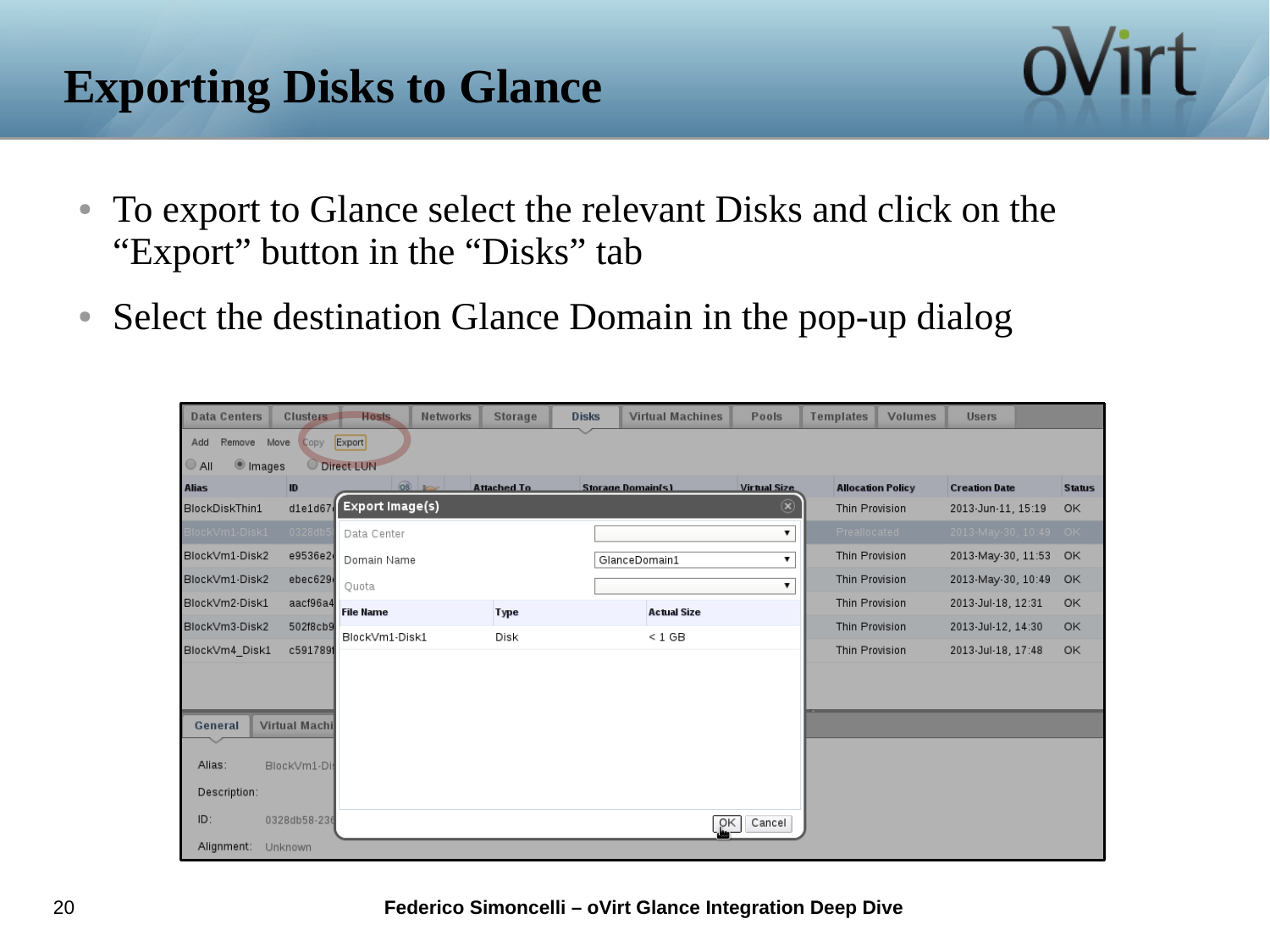#### **Exporting Glance Images Diagram**

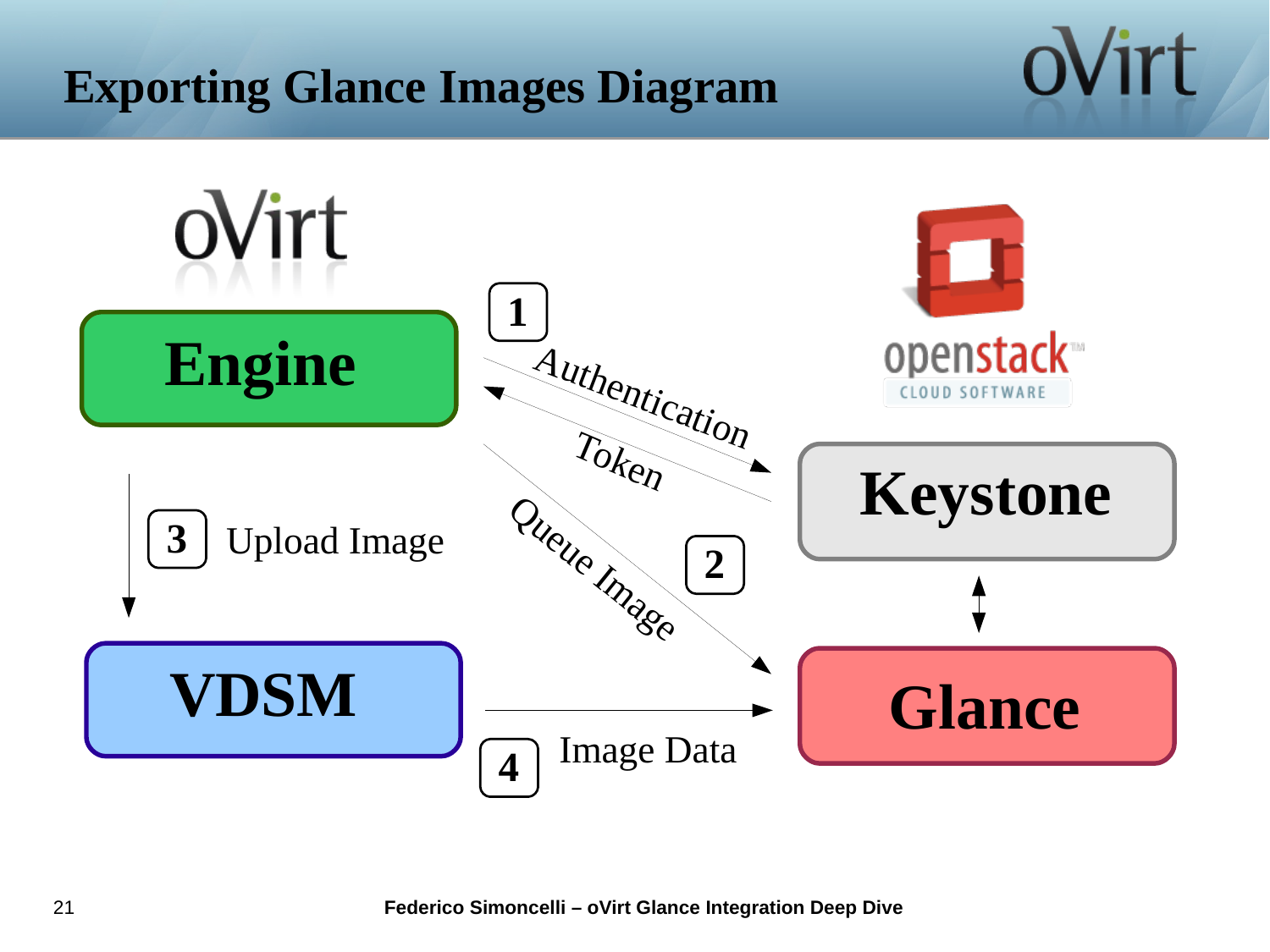#### **Exported oVirt Disk in Glance**

| # glance image-list                                                                                                                                     |                                                                                                                                                                                                                                                                                         |       |                         |                     |                  |
|---------------------------------------------------------------------------------------------------------------------------------------------------------|-----------------------------------------------------------------------------------------------------------------------------------------------------------------------------------------------------------------------------------------------------------------------------------------|-------|-------------------------|---------------------|------------------|
| ΙD<br><b>Name</b>                                                                                                                                       |                                                                                                                                                                                                                                                                                         | Disk  | <b>Container   Size</b> |                     | <b>Status</b>    |
| 1477cd5a<br>7fdbd255                                                                                                                                    | Blank QCOW2 Image 20Gb   qcow2  <br><b>BlockDiskThin1</b>                                                                                                                                                                                                                               | qcow2 | bare<br>bare            | 262144<br>134217728 | active<br>active |
|                                                                                                                                                         | # glance image-show 7fdbd255-4851-495e-8af2-300f9967c6b5                                                                                                                                                                                                                                |       |                         |                     |                  |
| Property                                                                                                                                                | Value                                                                                                                                                                                                                                                                                   |       |                         |                     |                  |
| checksum<br>container_format  <br>created at<br>deleted<br>disk_format<br>id<br>is_public<br>name<br>owner<br>protected<br>size<br>status<br>updated_at | 089092ee15690fe33ec12d426ac50e70<br>bare<br>2013-07-24T16:41:11<br><b>False</b><br>qcow <sub>2</sub><br>7fdbd255-4851-495e-8af2-300f9967c6b5<br><b>False</b><br><b>BlockDiskThin1</b><br>5b7d836142f9444a9e2bd3494669c831<br><b>False</b><br>134217728<br>active<br>2013-07-24T17:07:15 |       |                         |                     |                  |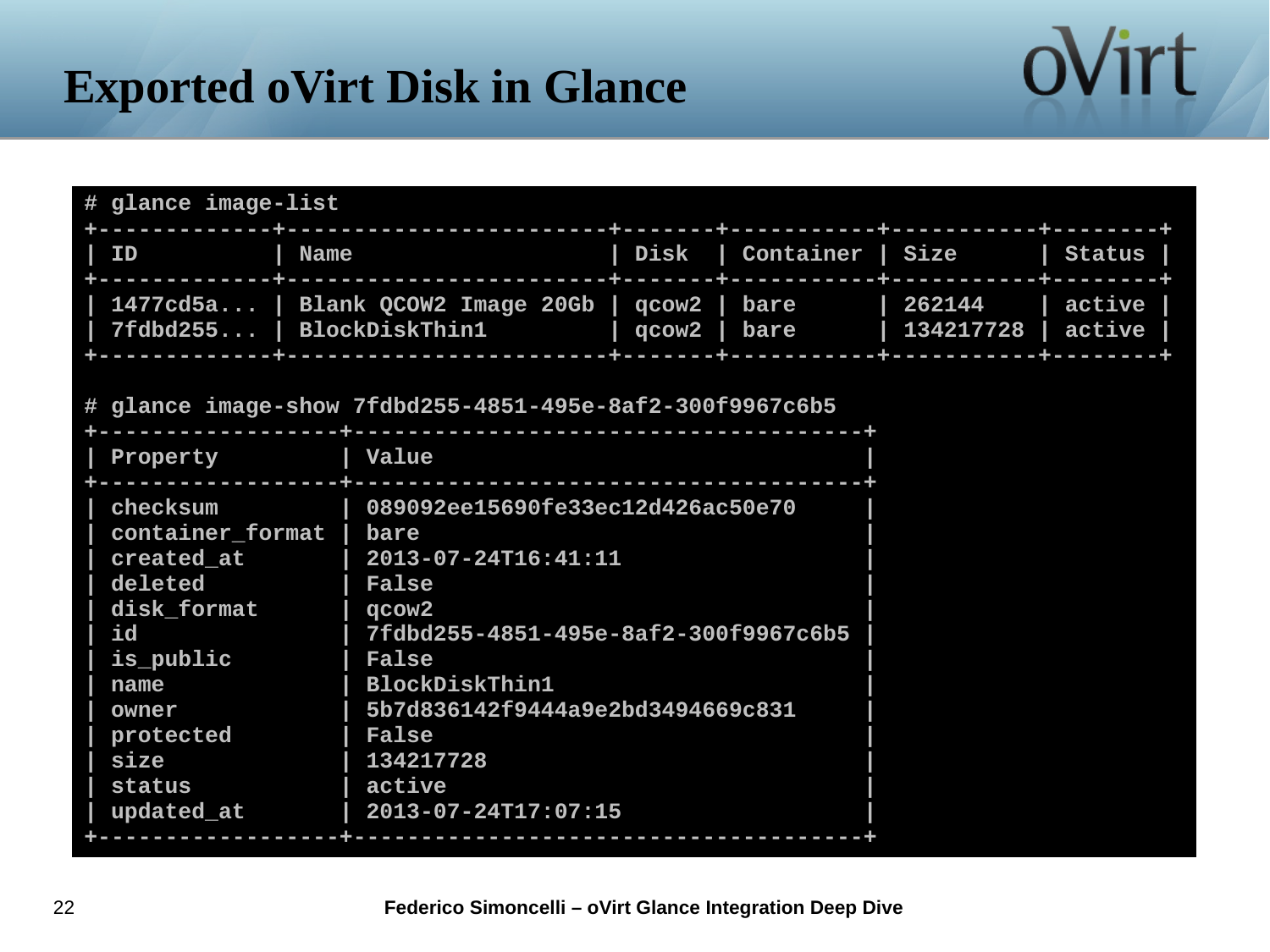• New API to download and upload images using predefined methods

**downloadImage(methodArgs, spUUID, sdUUID, imgUUID, volUUID=None)**

**uploadImage(methodArgs, spUUID, sdUUID, imgUUID, volUUID=None)**

● HTTP method implemented and fully compatible with Glance

```
methodArgs = {
     'method': 'http',
     'url': 'http://source-or-destination/path/to/image',
     'headers': {'X-My-Header', 'MyHeaderValue'},
}
```
• X-Auth-Token provided by Keystone is passed as one of the headers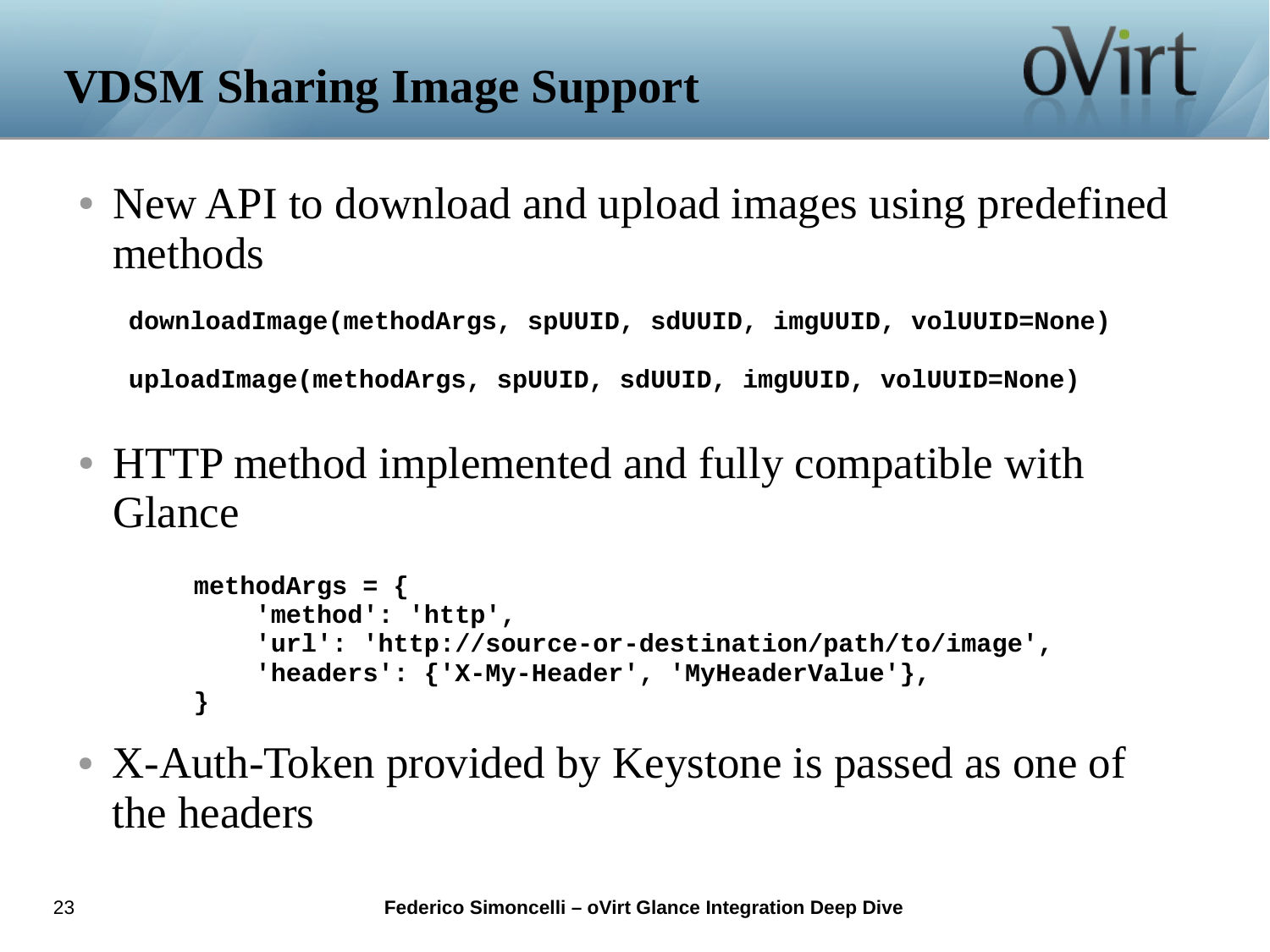# **VDSM Client Download Examples**

• VDSM gained support for Glance:

```
$ vdsClient 0 downloadImage http '{
 "method": "http",
"url": "http://glance:9292/v1/images/320897a4-6924-4b31-a256-f51c97d15d95",
"headers": {
    "X-Auth-Token": "1ad97ccf22aa47a89e082b6491fb4b70",
}}' \
0b11dedd-6134-4775-8ccb-6a935d16320c d26915e8-9049-43a3-ba74-e403730875dc \
11400413-b99f-4eae-a0dd-24bd347bac18 16e71d6c-bf73-4e0f-a49d-8df45967d28c
```
oVirt

• And for all other HTTP servers as well:

```
$ vdsClient 0 downloadImage http '{
 "method": "http",
 "url": "http://download.fedoraproject.org/.../Fedora-x86_64-19-sda.qcow2",
}' \
0b11dedd-6134-4775-8ccb-6a935d16320c d26915e8-9049-43a3-ba74-e403730875dc \
11400413-b99f-4eae-a0dd-24bd347bac18 16e71d6c-bf73-4e0f-a49d-8df45967d28c
```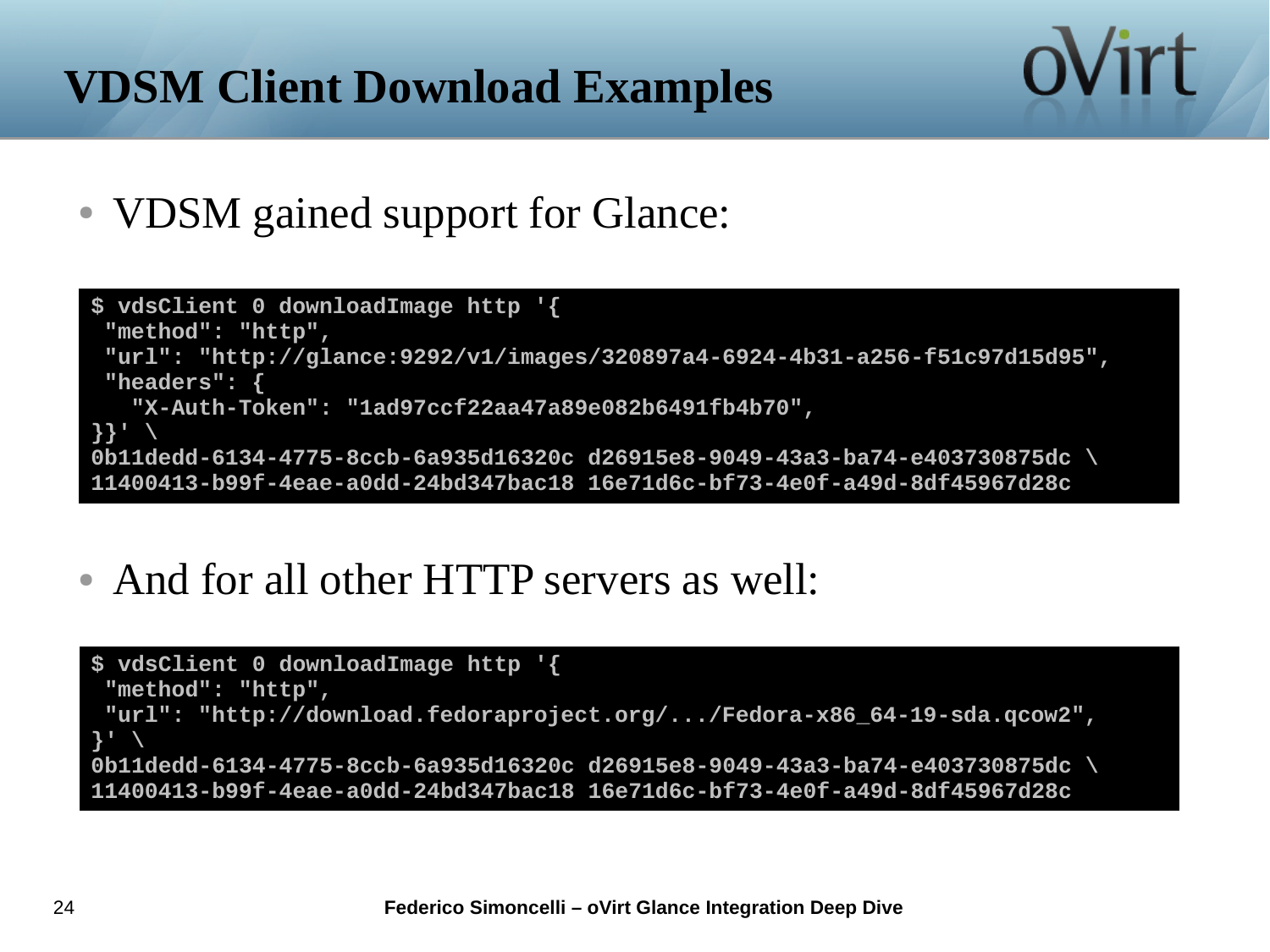ʻirt

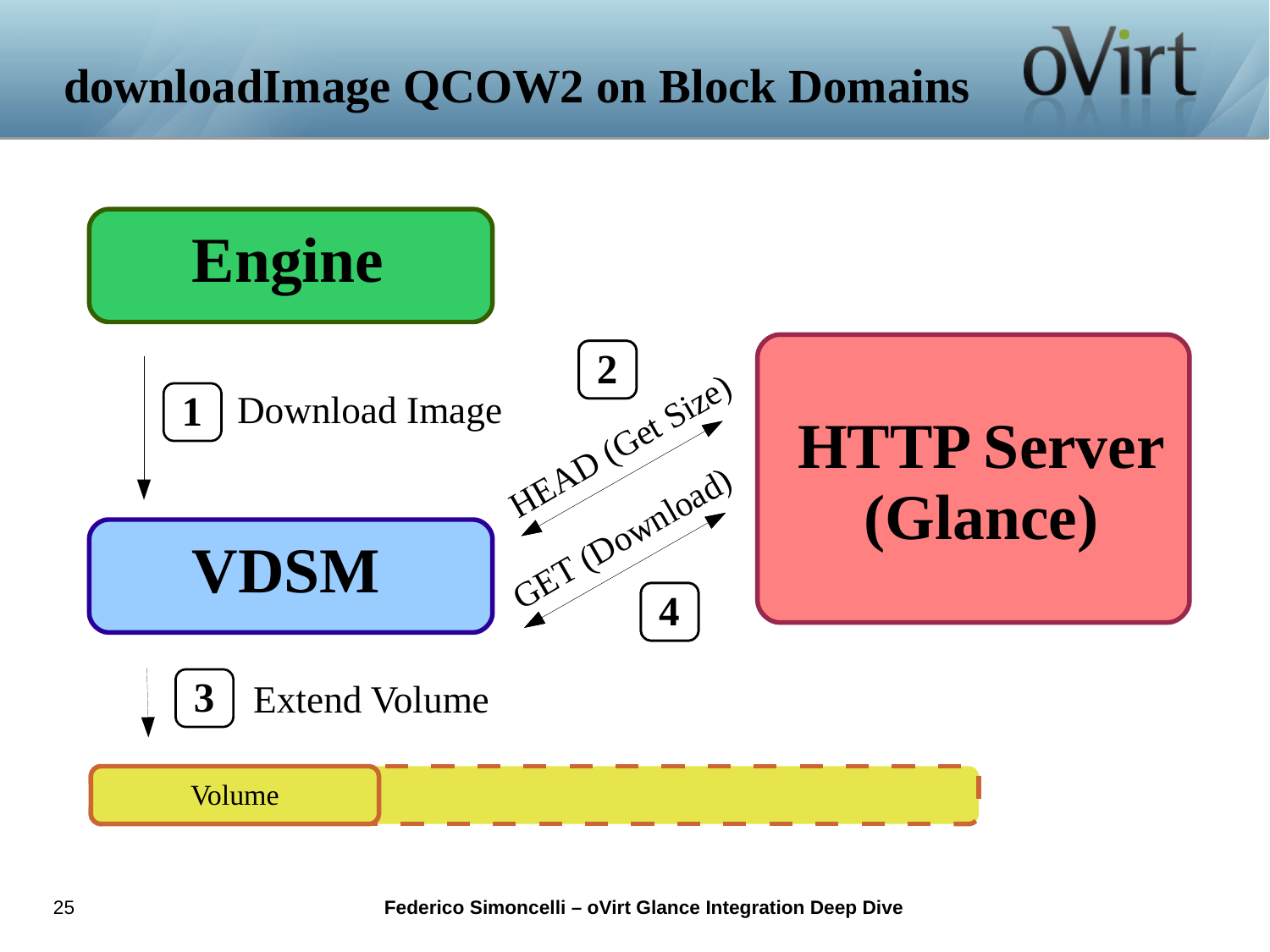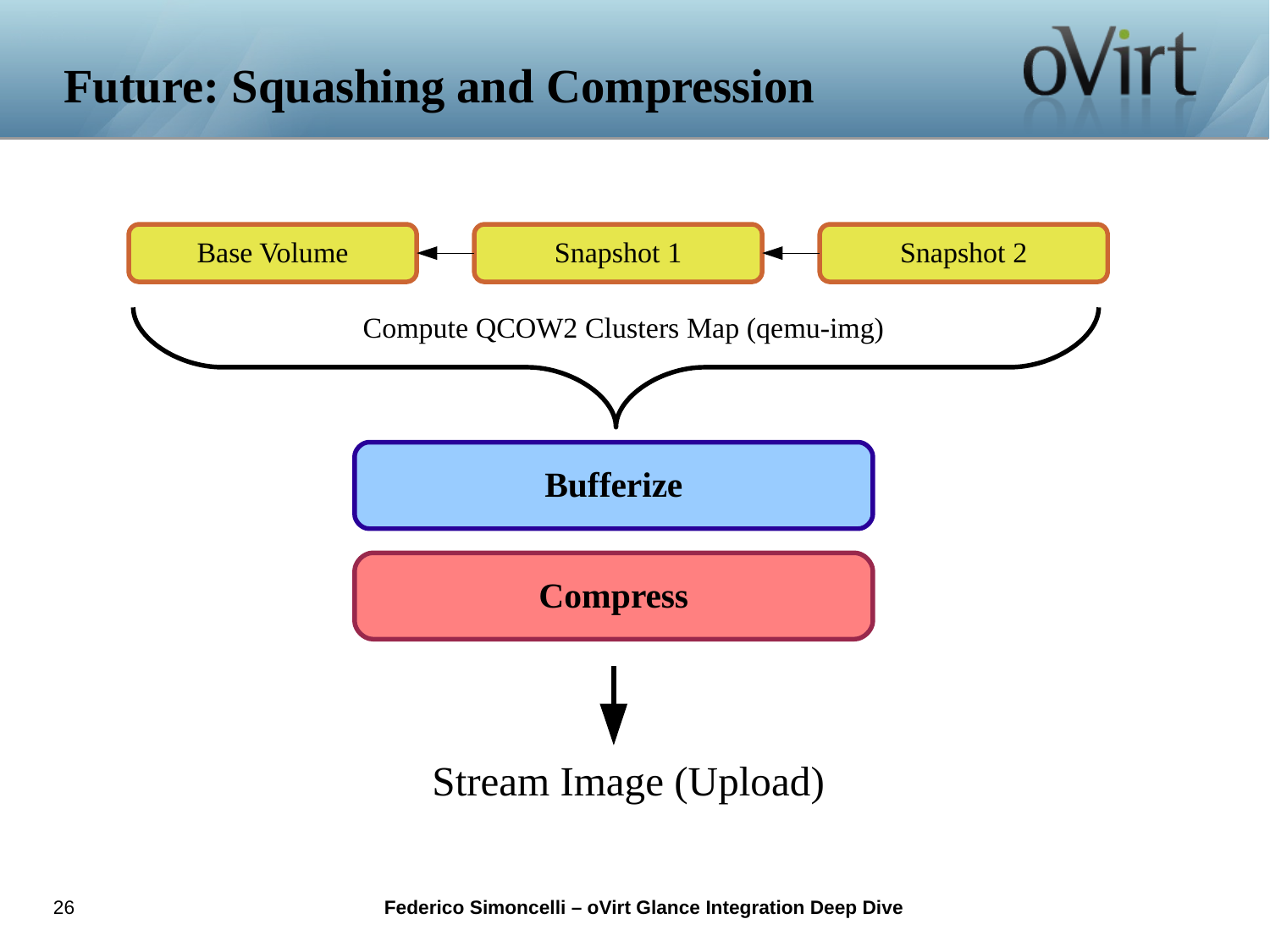## **Current Constraints and Limitations**

- It's not currently possible to export images with multiple volumes:
	- Disks cannot have snapshots
	- Disks cannot be Thin-Provisioned on a Template
- There is no live VM disk export, VM should be down (but uploading Templates is always possible)
- No sparseness support (on file domains) for the raw format, imported images are always preallocated
- No resume option for partially downloaded images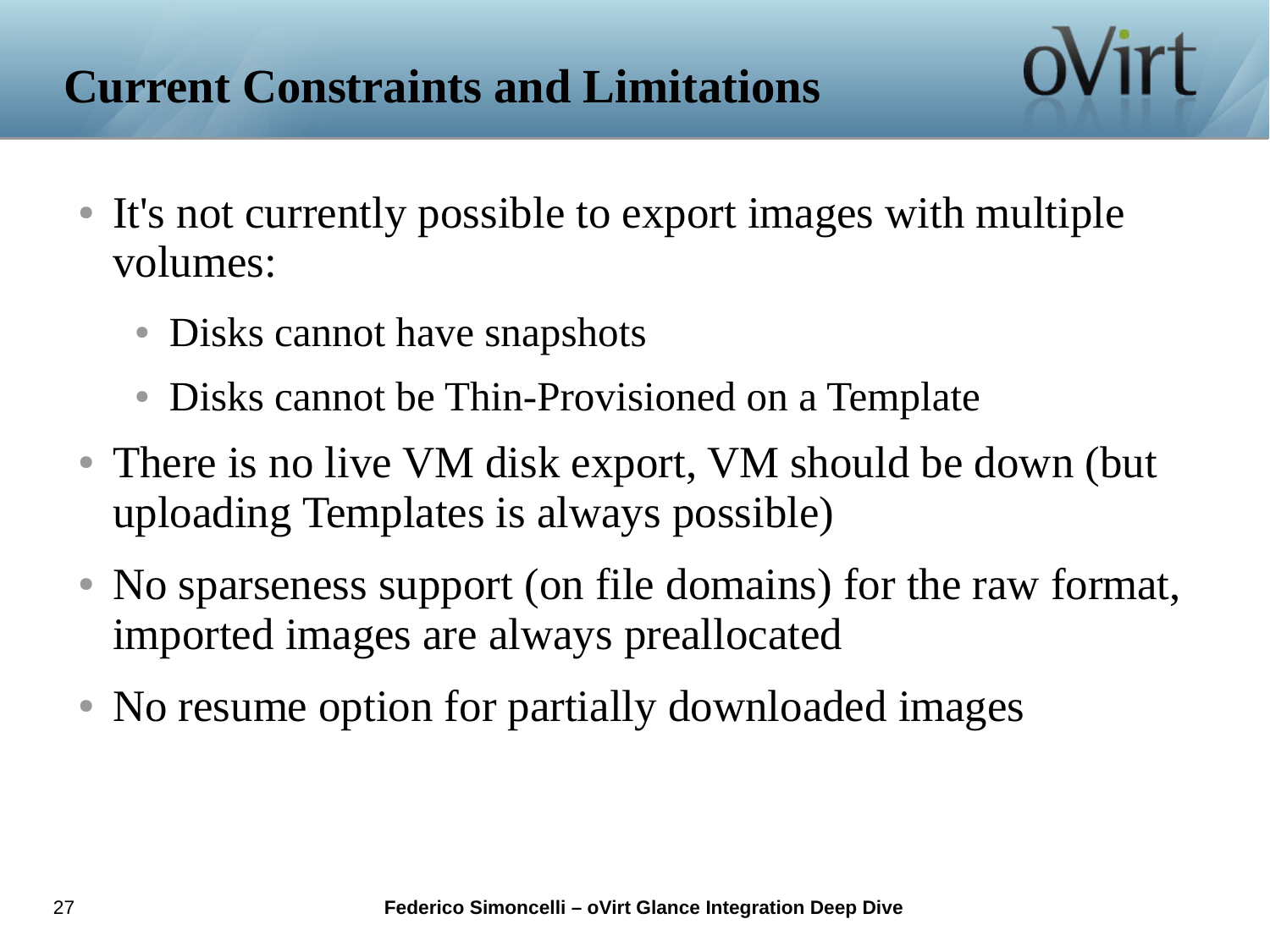



- **oVirt-Engine**: additional simple operations (e.g. Delete Image)
- **VDSM**: volume chain online squash (to support disks with snapshots)
- **VDSM/Glance**: upload Image compression (and sparseness)
- **oVirt-Engine**: integrated upload and download via WebAdmin and UserPortal
- **oVirt-Engine/VDSM**: Store ISO images in Glance and use them natively in the oVirt VMs
- **oVirt-Engine/VDSM/OpenStack**: Import and Export full VMs and Templates